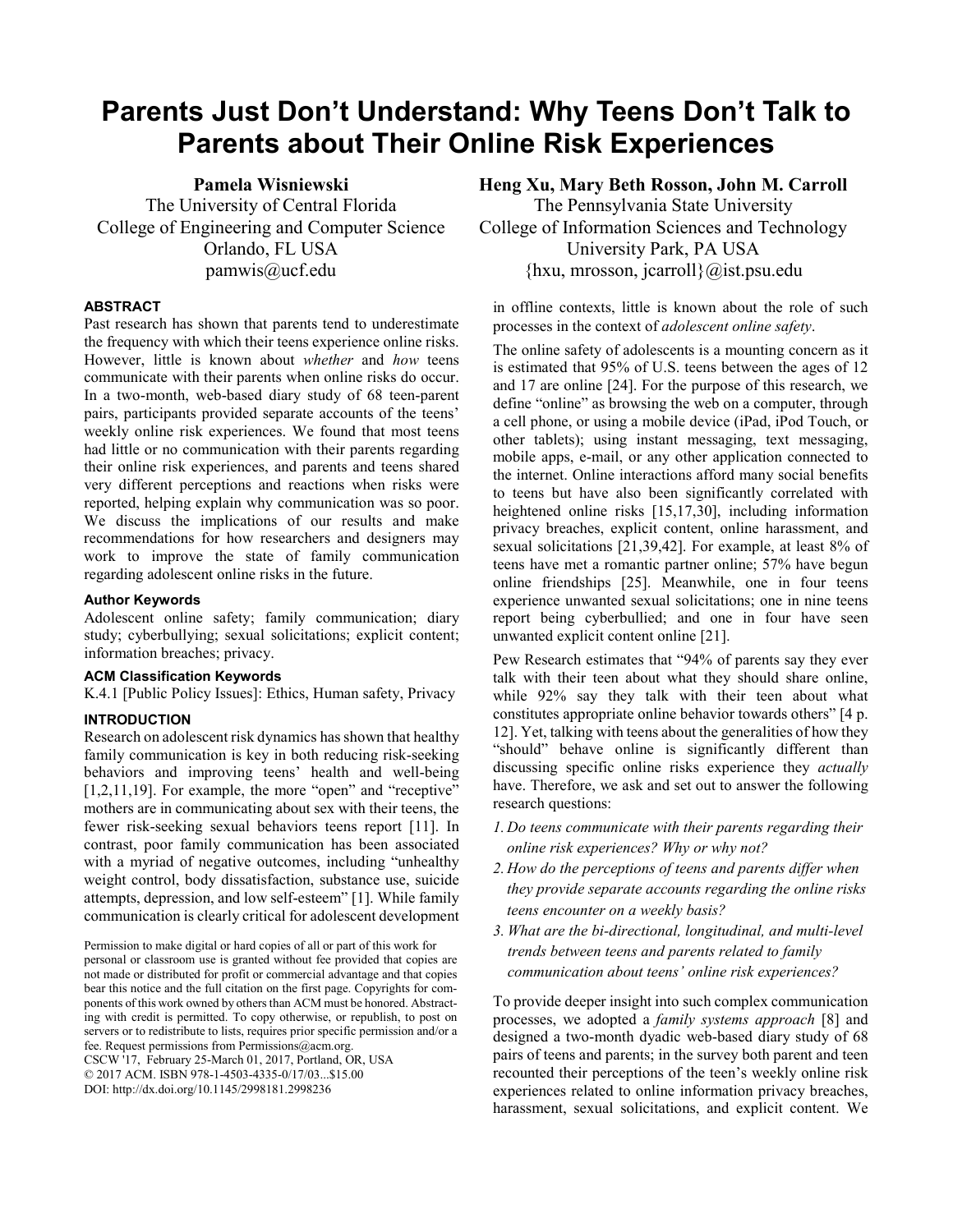qualitatively characterized the teen and parent reports by three dimensions of risk (risk severity, agency level, and emotions) and five dimensions of family communication (matched accounts, disclosure detail, if the teen told the parent, why or why not, and how the parent mediated the situation). We then performed statistical tests to denote key differences between parent and teen perceptions.

Overall, we found minimal signs of family communication regarding teens' online risk experiences – *even less than what has been reported in past research* – with only 15% of the risk events having a "matched" parental report to the teens' and a mere 7% of these matched reports showing that the parent had the full details regarding what had happened. We also found a considerable gap in the perceptions and reactions of the teens versus their parents. For instance, parents were more likely to report on low risk events (i.e., posing little to no risk to the teen), while teens reported on incidents that were more concerning (i.e., posing a medium level of risk to their safety or emotional well-being). Parents more frequently became upset by the risk occurrence than teens and often went to extremes by characterizing their teens as victims or blaming them for being exposed to online risks, even when the exposure was accidental. We discuss concerns raised by our findings relating to nuances we observed in parent-teen communication, some of our positive findings, and how designers and researchers can work to improve the state of family communication regarding teens' online risk experiences.

## **BACKGROUND**

In recent years, the CSCW research community has been prolific in studying family dynamics regarding technology use [3,5,18,44,46]; however, our community has yet to specifically address family communication when it comes to the actual risk experiences teens' encounter online. Other research domains have examined family communication regarding online risks *indirectly* using three different approaches: 1) Examining differences in parent-teen risk perceptions, 2) studying the effects of parental active mediation on risk exposure, 3) and quantifying family communication as a unidimensional, independent variable associated with risk perceptions and exposure. Below, we summarize this body of work, denote the limitations, and highlight our contribution to the literature.

## **Families and Technology Use**

Technology use in the context of families has long been a topic of interest to the CSCW research community. For instance, back in 2011, Ames et al. [3] conducted an ethnographic study of 22 families and found that socioeconomic status had a strong influence on technology values and practices. While middle-class families were more likely to promote limitations on technology, they found that working-class families valued technology access. Related research confirmed that low socio-economic status teens were more likely to work in order to pay for their own mobile technologies, which in turn, led to less oversight by parents [44]. More recent work [5,18,32] has touched on risky online

behaviors of teens, parental perceptions of, and family rules regarding technology use. For example, Pater et al. [32] reported urban teens taking part in sexting, cyberbullying, and self-harm; yet, the authors did not specifically focus on risky behaviors and simply set out to "broadly characterize online social activity" [32 p. 2312] of teens. In all cited cases, CSCW research has historically focused more broadly on technology use instead of specifically focusing on *risk exposure* in the context of use.

## **Parental Perceptions of Online Risks**

Outside of the CSCW community, research has already established that parents generally underestimate the frequency with which their teens have experienced online risks [7,9,26,33]. For the most part, however, this past work has documented this pattern using large-scale, crosssectional surveys of macro-level measures that quantify the frequency of teens' past risk experiences. For example, Sorbring and Lundin [33] calculated a deviation score between teen and parent risk perceptions related to explicit content and online harassment using a 5-point Likert scale from "has never happened" to "has happened very often." They found that parents significantly under-reported online risk frequencies for both types of risk. Parents who had the greatest insight into their teens' online risk experiences reported higher levels of active parental mediation (e.g., talking to their teens about their online behaviors) [33].

Similarly, Liau et al., [26] surveyed teens and parents, asking for reports of whether the teens had visited inappropriate websites or "met anyone in real life that they first met on the internet." They confirmed parental under-reporting of online risk experiences as well as overestimation of parental monitoring of online safety in their home [26]. Byrne et al. [7] also used a large-scale, paired survey of parents and their children to compare whether the child had or had not "ever" experienced cyberbullying, contact with a potential predator, or been exposed to sexually explicit materials online. They found that more permissive parenting styles, difficulty communicating about online risks, and children having access to the internet from private spaces predicted the likelihood that parents underestimated their child's risk exposure [7]. All three studies called for improvements in family communication regarding online risks.

## **Parental Active Mediation of Online Risks**

Active mediation, first introduced as "instructive" mediation for television, "refers to the process of discussing certain aspects of programs with children," [36 p. 54] so as to help the child evaluate the content of what he or she had seen. It is the closest construct to family communication that has been studied in research examining adolescent online safety. However, the effects of parental active mediation are unclear. Dürager and Livingstone [10] found that when parents talked to their teens about online safety, risk exposure actually *increased*. Wisniewski et al.'s [40] work suggests that the positive relationship between active mediation and risky online behaviors may be because parents use active mediation as a reactive approach for helping teens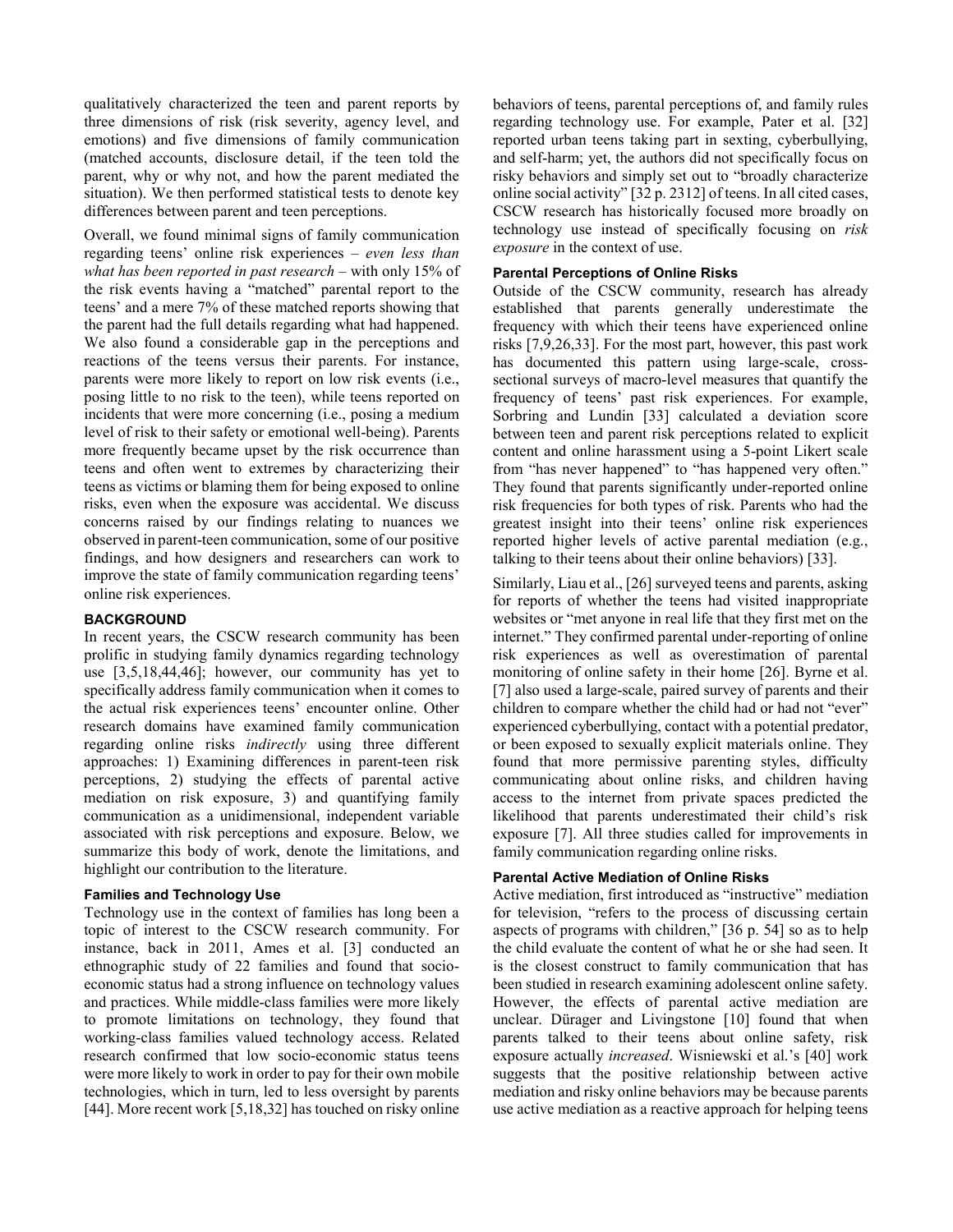once they have already had an online risk experience. However, additional work needs to be done to disentangle the causal effects of parents' active mediation on adolescent online risk experiences because the cross-sectional designs used in these studies are less suited for such tasks.

## **Family Communications about Online Risks**

Very few studies have directly examined family communication in relation to adolescent online risks. Byrne et al.'s [7] work found that for each unit increase in a child's report that "it is hard to talk to my parents about bad things that might happen when I am online" (based on a single 5 point Likert-scale item) [7 p. 7], parents were two and a half times more likely to underestimate if the child had been approached by a worrisome stranger [7]. Yet, the authors could not use their data to explain *why* some children felt that it was hard to talk to their parents. Wallenius and Punamäki [37] conducted a longitudinal survey of elementary and middle school students in 2008 and found that parent-child communication somewhat moderated the relationship between exposure to video game violence and direct aggression. Poor parent-child communication combined with video game violence was associated with higher levels of direct aggression; however, good communication did not necessarily reduce aggression depending on the timing of the communication, gender, and age of the child. They measured family communication based on the Parent-Adolescent Communication Scale (PACS), which contained 14-items rated on a 5-point Likert scale. In their discussion of the limitations of their work, the authors explicitly acknowledge that "diary methods would yield more exact estimates" [37 p. 293] for conceptualizing and understanding situational aspects, such as the "scripts" used in communication regarding teens' online behaviors.

## **A Family Systems Approach**

In the CSCW studies related to family dynamics and technology use cited above, qualitative and longitudinal approaches were often employed to provide a richer and more nuanced context to the research. Such methods help answer some of the *why* and *how* questions, though lack the ability to ascertain statistical relationships and significance. In contrast, a common theme in the adolescent risk literature is that perceptions, parental mediation strategies, and family communication have consistently been operationalized as quantifiable constructs and measured through large-scale cross-sectional surveys. While such designs increase precision and generalizability [31] through statistical analysis of macro-level correlations, they also have a number of limitations. We detail some of these limitations below and introduce our approach, which applies *family systems theory*  [8], to address these limitations.

First, quantitative survey studies force a level of aggregation that may render patterns found in the data as less meaningful. For example, studying online risk experiences over an entire "past year" or "ever" obviates the idea that adolescent online safety is a developmental process, in which teens experience and learn from episodic risk experiences over time

[20,38,40,41]. Second, using deviation scores [33] or singleitem measures [7] to characterize family communication patterns regarding adolescent online risks breaks with the theoretical underpinnings of communications theory. *Family communication* is a complex, interpersonal process built on "schematic representation of relational knowledge" [22], which includes both declarative and procedural knowledge, as well as "interpersonal scripts." These scripts are prone to intersubjectivity based on repeated experiences and one's individual beliefs [22]. Therefore, trying to quantify family communication as a unidimensional scale based on perceptual measures lacks face validity. Finally, these studies often assume a unidirectional influence of parents on teens (e.g., analyzing parental mediation as an independent variable and teen risk exposure as the dependent variable) instead of acknowledging that parents and teens may influence one another over time [8].

This alternative view comes from *family systems theory*, which arose out of developmental psychology [8]. The three main tenets of family systems theory include: 1) a focus on transactional and bi-directional processes, 2) longitudinal effects, and 3) multi-level analysis (e.g., individual, dyadic, etc.) [8]. Based on these principles, the family systems movement has provided an emerging set of methods for studying families as a complex system. For example, dyadic diary methods are often employed by family systems researchers to study the complex relationships, behaviors, and perceptions between parents and teens as they unfold [14,23,27]. Benefits of diary studies include the ability to study family processes from "a natural setting, such as the home" and the ability to collect event-contingent data over time [8,23]. Through framing our research in this way, we are the first to apply family systems theory to the context of family communication and adolescent online safety.

In the next section, we describe how we conduct a detailed analysis (both qualitative and quantitative*)* to characterize the multi-faceted aspects of family communication and perceptions about these risk experiences, providing deep insights as to *how* and *why* teens do not communicate with their parents about their online risk experiences.

## **METHODS**

#### **Diary Study Overview**

Prior to participating in the diary study, a parent-teen pair completed the IRB approved consent process together; to ensure confidentiality, each was provided separate logins to participate in the study. Data collection included a presurvey, post-survey, and eight weekly diary entries. Each week, teens and parents were asked to report individually on four potential types of online risks (**Table 1**) that the teens may have encountered that week. The prompts used for risk reporting are included in **Appendix A, Table 7** and were asked on a scale from 1 – *Not at All* to 5 – *6 or More Times*, for each week. For our analysis, any risk frequency was recorded as a risk event (i.e., dichotomized to yes and no). As such, participants could report up to four risk events (one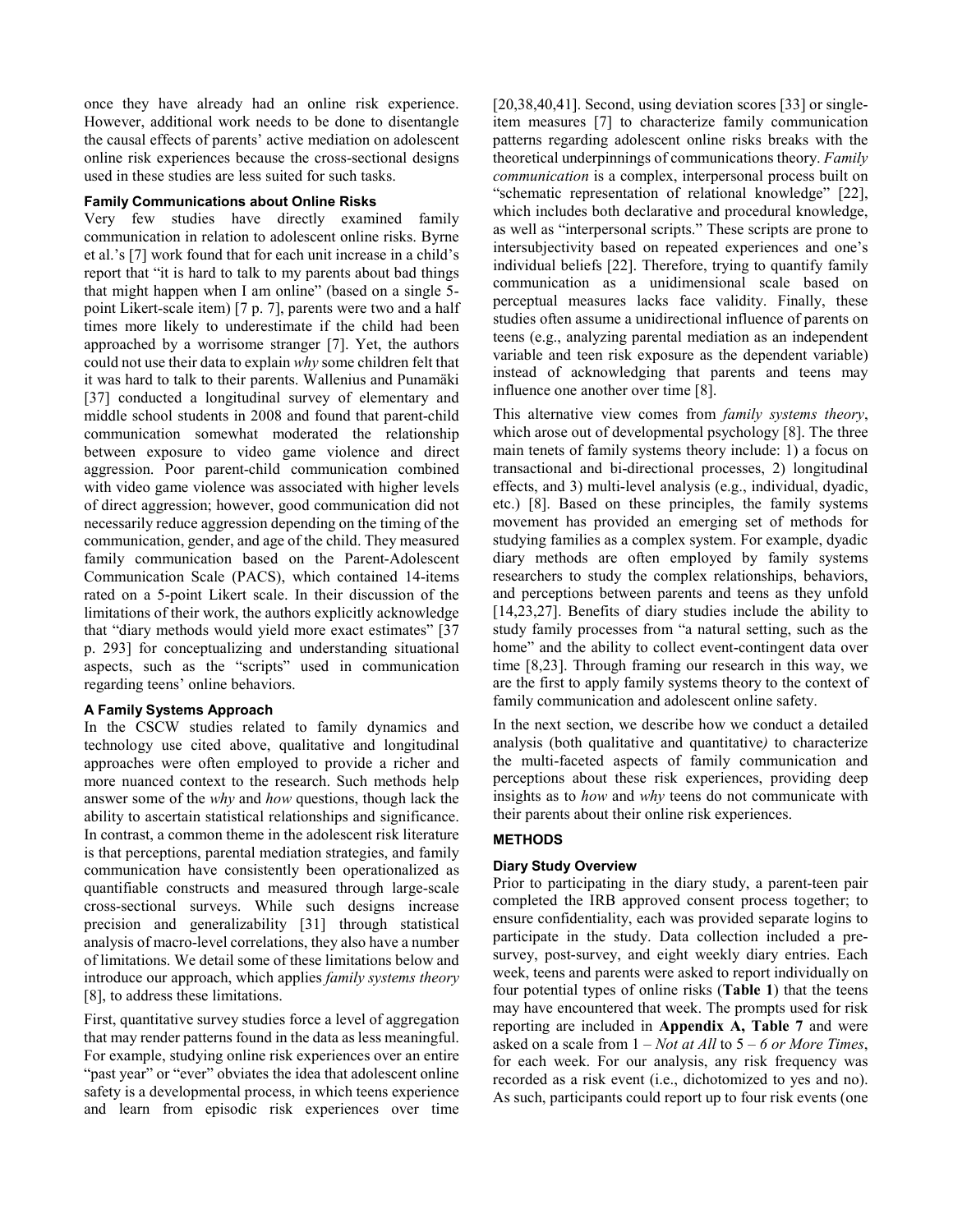for each risk type) in a given week. A web-based diary portal presented teens and parents with their personal "Diary Dashboard," where they could see past diary entries and complete the current week's entry. The portal was created using PHP, MySQL, and the Qualtrics survey platform [30].

**Table 1: Four Main Risk Categories**

| <b>Risk Type</b>                                        | <b>Definition</b>                                                                                                                                                                |
|---------------------------------------------------------|----------------------------------------------------------------------------------------------------------------------------------------------------------------------------------|
| <b>Information</b><br><b>Breaches (INFO)</b>            | Personal information or photos being<br>shared or used online without teens'<br>permission or those shared by teen and<br>later regretted.                                       |
| Online<br><b>Harassment</b><br>(CYBY)                   | Cyberbullying and any other or negative<br>online interactions that may make teens<br>feel threatened, embarrassed, or unsafe.                                                   |
| Sexual<br><b>Solicitations (SEX)</b>                    | Sexting or any requests received by a<br>stranger, acquaintance, or friend that is<br>sexual in nature.                                                                          |
| <b>Exposure to</b><br><b>Explicit Content</b><br>(EXPL) | Voluntary or accidental viewing of<br>pornographic (naked photos or videos<br>of people having sex), extremely<br>violent, or deviant (immoral or<br>disturbing) online content. |

We explicitly asked teens and parents to base their reports on their own individual perceptions and experiences. Therefore, there was potential for variance between the risk events reported by teens and parents over the course of the diary study depending on the communication that took place between teens and their parents.

#### **Diary Study Questions**

We also asked open-ended, follow-up questions related to any reported risk experience (**Table 2**). As much as possible, teens and parents were asked parallel questions in order to set up a one-to-one comparison of their weekly reports. Parent questions were reworded to capture their perceptions of their teens' risk experiences, rather than their own personal experiences.

**Table 2: Open-Ended Follow-up Questions**

| Participant         | <b>Ouestions</b>                            |  |  |  |  |  |
|---------------------|---------------------------------------------|--|--|--|--|--|
| <b>Teens and</b>    | • What happened?                            |  |  |  |  |  |
| <b>Parents</b>      | • How did it make you feel?                 |  |  |  |  |  |
|                     | • What actions did you take when this       |  |  |  |  |  |
|                     | happened? Did they help?                    |  |  |  |  |  |
| <b>Teens Only</b>   | • Did you intend for this event to happen?  |  |  |  |  |  |
|                     | Why or why not?                             |  |  |  |  |  |
|                     | • What (if anything) did you say to your    |  |  |  |  |  |
|                     | parents about what happened?                |  |  |  |  |  |
|                     | • If you told your parent(s), how did he or |  |  |  |  |  |
|                     | she respond?                                |  |  |  |  |  |
| <b>Parents Only</b> | • Do you think your teen intended for this  |  |  |  |  |  |
|                     | event to happen? Why or why not?            |  |  |  |  |  |
|                     | • Did your teen come to you about this      |  |  |  |  |  |
|                     | problem? If so, how? If not, how did you    |  |  |  |  |  |
|                     | find out it happened?                       |  |  |  |  |  |

Our questions emphasized underlying processes of family communication, such as trying to understand whether teens told their parents about the risk event, why or why not, and if not, how the parents became aware of the incident.

#### **Recruitment**

To recruit teen-parent dyads, we reached out to approximately 700 youth-serving organizations across the U.S., including public libraries, YMCAs, non-profit organizations, government-funded children and youth service organizations, family-based community centers, churches, clinics, at-risk youth services, youth bureaus, and after-school programs. We sent recruitment mailings to a parent contact list maintained by our university's psychology department. We incentivized participation with a \$75 Amazon.com or Walmart gift card, contingent on how much of the study they completed. Participants were sent a \$25 gift card after both successfully completed the pre-survey; they earned up to an additional \$50 gift card for completion of the study through the post-survey. Data collection was completed at the end of August of 2014.

#### **Data Analysis Approach**

To summarize and interpret the diary responses, we carried out a content analysis that was structured, qualitative, and dyadic in nature. We then conducted statistical analyses to highlight significant differences in perception between teens and parents. The first author created an initial codebook to characterize both the risks reports and the family communication patterns that occurred after the risks were reported. She worked with five undergraduate research assistants to iteratively code, re-operationalize the codes, and recode all of the data until an acceptable inter-rater reliability (IRR) had been achieved (**Table 3**). The codes are a mix of concepts found in related literature and through a grounded analysis [34] of our data. We characterized three risk dimensions to describe teens' risk experiences as reported by teens and parents: 1) *Risk Severity* **-** defined as the level of risk posed to teens by the events; 2) *Agency Level* **-** the extent to which teens intended for the events to occur; and 3) *Emotions* – how the participant felt after the event occurred.

We identified five dimensions of family communication, which include: 1) *Matched* - whether teens and parents report on the same event; 2) *Match-Detail* **–** for matched events, the level of disclosure between parent and teen regarding what had happened; 3) *Tell* **-** whether the teen told the parent the event occurred; 4) *Tell-Why* **-** why teens chose to tell their parents or not; and 5) *Mediation* **-** how the parent responded once aware that the event had taken place. Codes for all dimensions were mutually exclusive except for emotions, tell-why, and mediation, where we allowed for multiple codes and double-coded in our analysis. Due to the dependent nature of family communication, diary reports were coded in pairs by examining all of the reports made by each teen-parent dyad as the unit of analysis.

**Table 3** summarizes the final IRR metrics and the codes for each dimension of risk and family communication. Most of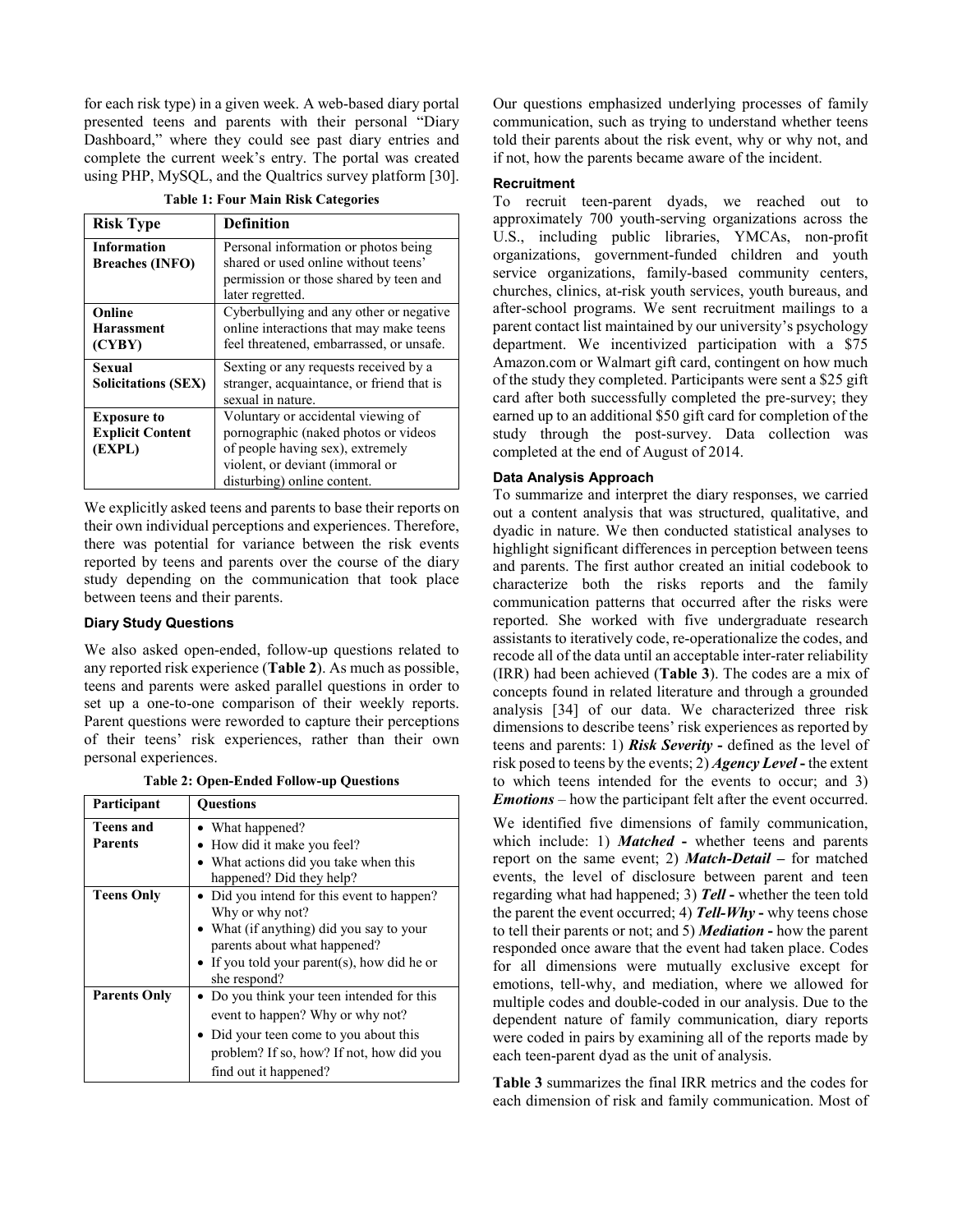our IRR values, calculated based on Cohen's kappa, were well above the threshold of "Very Good" (i.e., 0.80 or greater), and all were considered to have "Good" reliability (0.60 or greater) [16]. In some cases, the lower IRR values are for dimensions that were double-coded or codes that were later merged. For example, when coders were unsure of whether or not the teen and parent were reporting on the same event (i.e., *Matched*), they coded the reports as "Maybe." The first author reviewed these codes and recoded, with a bias toward inclusion. That is, when we thought that parents *might* be aware of teens' online risk experiences, we gave them the benefit of the doubt by coding "Maybe" as "Yes." After finalizing all of the codes, Excel pivot tables were used to uncover patterns within the data, identify interesting case studies, pull out illustrative quotes, and identify the key emergent themes presented in this paper.

| <b>Table 3: Dimensions and Inter-Rater Reliability Metrics</b> |  |  |
|----------------------------------------------------------------|--|--|
|                                                                |  |  |

| <b>Dimensions</b>    | Cohen's<br>к | Codes                                                                                                      |
|----------------------|--------------|------------------------------------------------------------------------------------------------------------|
| <b>Matched</b>       | 0.75         | Yes, No                                                                                                    |
| <b>Match-Detail</b>  | 0.76         | Full, Partial, Guess, N/A                                                                                  |
| <b>Risk Severity</b> | 0.88         | Low, Medium, High                                                                                          |
| <b>Agency Level</b>  | 0.87         | Victim, Accidental, Willing,<br>Intentional                                                                |
| <b>Emotions</b>      | 0.82         | Discomfort, Indifferent,<br>Upset, Good, Embarrassed,<br>Disappointed, Empathy,<br>Anger, Disgusted, Other |
| Tell                 | 0.93         | No. Yes. Present. Found.<br>Guess                                                                          |
| Tell-Why             | 0.77         | (Tell No) NoBig, Negative,<br>Sought, Privacy; (Tell $=$<br>Yes) Help, Shocked, FYI,<br>Asked: N/A         |
| <b>Mediation</b>     | 0.82         | Active, Fix, Lecture,<br>Restrict, Monitor, Nothing,<br>N/A                                                |

After confirming the reliability of our qualitative analysis, we quantified our qualitative codes by count to test the statistical differences between teen and parent reports. For "unmatched" reports  $(N=211)$ , which occurred when teens and parents did *not* report on the same event, we conducted a chi-square test of independence using a crosstabs analysis and Pearson's Chi-square two-tailed test [47]. When the count of a code was less than five for one of our groups (teens or parents), we used the Fisher's Exact Test to determine significance. For "matched" reports (N=38), where teens and their parents reported on the *same* event, we grouped the teen-parent data and used McNemar's test for paired categorical data [47]. We report all statistically significant differences found within our qualitatively coded data. For the matched reports  $(N=38)$ , however, we only had enough power to detect large effects [12]. Therefore, our report relied more heavily on our dyadic-level qualitative analysis to accurately interpret these results.

## **Pre- and Post-Survey Analysis**

The pre- and post-survey instruments gathered demographic information and measured useful constructs drawn from previous literature. For instance, we adapted a scale designed to measure family communication about drug, alcohol, and tobacco use to the domain of online safety. Other constructs included the frequency of online risk experiences in the past year [33,45]; parental mediation strategies (active, monitoring, restriction [29]); and digital literacy for online safety [29,43]. **Appendix A, Table 7** summarizes the items and their psychometric properties. All constructs were measured using 5-point Likert scales. Normality was assessed prior to conducting paired tests [47] to compare parent vs. teen, and pre- vs. post-survey perceptions.

#### **RESULTS**

#### **Participants**

136 participants (68 teen-parent dyads) completed the diary study. Teens ranged from 13 to 17 years-old (15%, 31%, 24%, 19%, 12% at each age respectively). 62% of the teens were female. The majority of teens identified themselves as Caucasian, but other ethnicities included African-American (15%), Hispanic (4%), Asian (3%), and Other (6%). 60% of our teen participants came from two-parent households; others resided with their mother only (21%), mother and step-parent (15%), or had other living arrangements. These families resided in 13 different states with the largest representation (74%) from Pennsylvania. The parent or legal guardian of our teen participants included 60 mothers, 7 fathers, and 1 grandmother. 85% of these parents or legal guardians were between the ages of 35 and 54 with 9% being younger and 6% older. Most parents (56%) had some college education to a 4-year degree, with others having completed master's level coursework (29%), doctoral or professional degrees (6%), or having no college education (9%). The annual household income of these families ranged from less than \$30K (10%), \$30,001-\$60K (34%), \$60,001-\$100K (23%), \$100,001-\$150K (21%), to over \$150K (7%).

#### **Pre-Survey Perceptions**

Our pre-survey captured the frequency of teens and parents reporting teen online risk experiences over the course of the past year. A Wilcoxon signed ranks test showed that parents reported significantly fewer risks across all four risk categories ( $Z = -2.36$  information breaches;  $Z = -2.43$  online harassment;  $Z = -2.29$  sexual solicitations; and  $Z = -4.64$ exposure to explicit content) than their teens. These results are consistent with the prior studies [7,9,26,33]. Pairedsamples t-tests were also conducted to compare teen and parent perceptions of family communication and various parental mediation strategies (**Table 4)**. Parents reported significantly higher levels of family communication regarding teens' online risk experiences than their teens. Parents also reported higher levels of active mediation and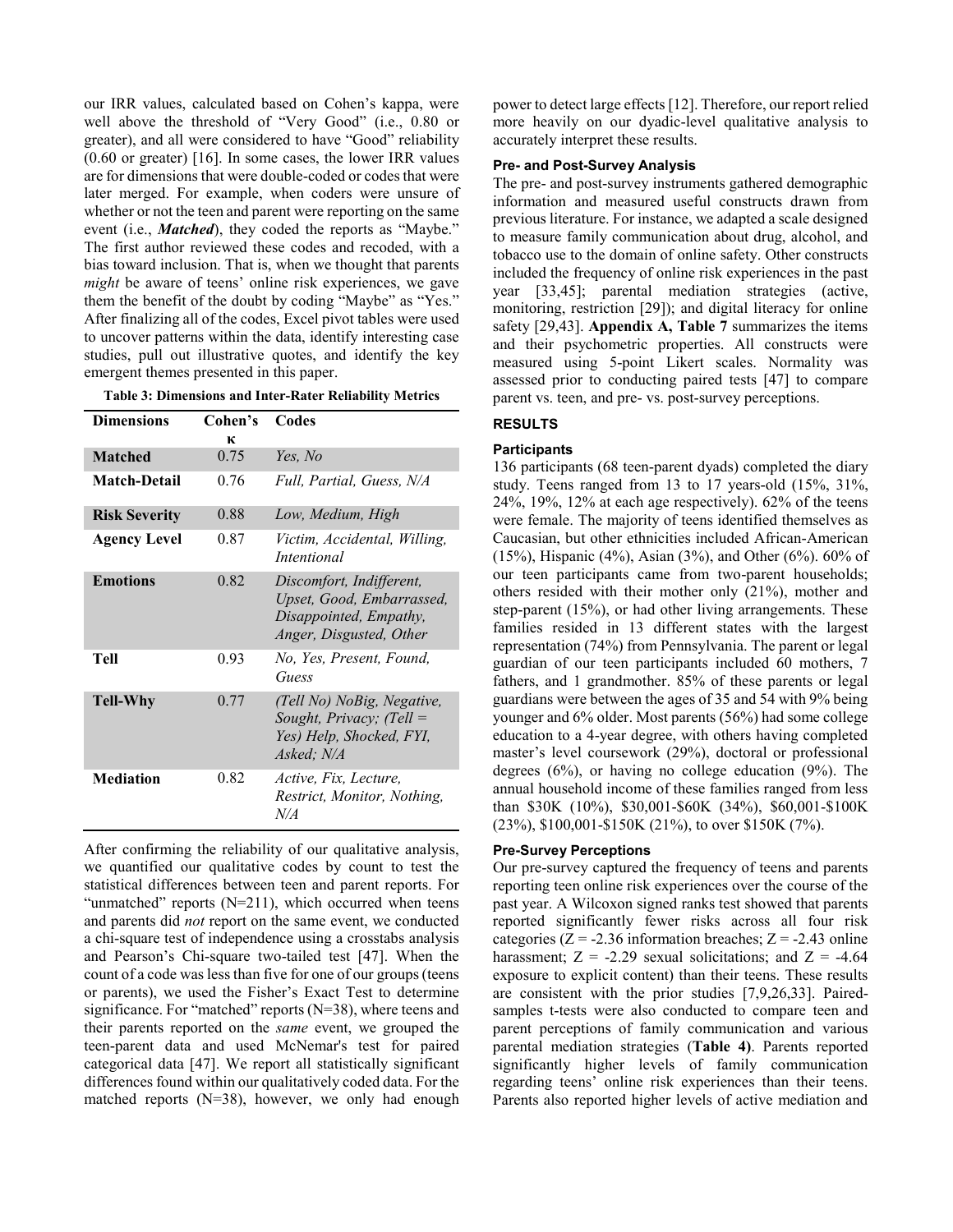monitoring behaviors. Conversely, teens felt that parents enacted restrictive mediation at higher levels than their parents. Finally, parents reported significantly lower levels of digital literacy for online safety than their teens.

| Construct                                           | Mean<br>(Parent) | Mean<br>(Teen) | t-test    |
|-----------------------------------------------------|------------------|----------------|-----------|
| <b>Family Communication</b>                         | 3.77             | 2.88           | $8.35***$ |
| <b>Active Mediation</b>                             | 3.20             | 2.69           | $4.91***$ |
| Monitoring                                          | 2.87             | 2.18           | $4.96***$ |
| <b>Restrictive Mediation</b>                        | 3.81             | 4.02           | $-2.52*$  |
| <b>Digital Literacy for</b><br><b>Online Safety</b> | 2.96             | 3.27           | $-2.30*$  |

|  |  | Table 4: Paired-samples t-tests comparing parents and teens |  |  |
|--|--|-------------------------------------------------------------|--|--|
|  |  |                                                             |  |  |

*\* p-value < 0.05, \*\* < 0.01, \*\*\* < 0.001*

## **Weekly Risk Reports**

#### *Matched Reports*

Next, we compared the weekly risk reports made by teens and parents to assess how many were "matched" vs. "unmatched." A total of 287 total risk reports were submitted, 207 by teens and 80 by parents. Of these reports, 76 reports were identified as matched risk events after comparing the teen and parent accounts. **Table 5** summarizes the counts of teen-only, parent-only, and matched reports.

**Table 5: Report Counts and Matched Reports**

| Matched | Parent<br>(P) | Teen<br>(T)   | <b>Total Risk</b><br><b>Events</b> | % Total |
|---------|---------------|---------------|------------------------------------|---------|
| No      | 42            | 169           | 211                                | 84.7%   |
| Yes     | 38            | 38            | 38*                                | 15.3%   |
|         |               | <b>Totals</b> | 249                                | 100%    |

\**Matched reports were counted as the same risk event*

After combining matched reports, parent and teens reported a total of 249 risk events during the diary study. Thus, matched reports represented only 15% of all risk events reported during the study. Recall that matched reports were defined as a parent and teen *plausibly* reporting on the same risk event based on reading both diary entries. Unmatched reports represented 85% of the risk events. These reports often included instances where parents and teens reported on the same risk type in a given week, but the reports were obviously about *different* incidents. For example, the following teen-parent pair both reported on explicit content in week one:

*(Unmatched Reports) "My teen and I watch Hannibal on TV weekly. We watch it together. It has violent content." -563 Mother of 15-year-old female (Week one)*

*"I saw violence in a video of two girls fighting. They looked like young teenagers. They were punching and pulling each other's hair." -563 15-year-old female (Week one)*

#### *Match Disclosure Detail*

We further analyzed the content of the matched reports to compare what the teen reported versus what was reported by the parent (**Table 6**).

| Table 6: Match-Detail regarding the Level of Disclosure |
|---------------------------------------------------------|
| between Teens and Parents                               |

| <b>Disclosure Detail</b> | % Matched | % Total |
|--------------------------|-----------|---------|
| Full                     | 44.7%     | $6.8\%$ |
| Incomplete               | 28.9%     | $4.4\%$ |
| Generalized              | 23.7%     | $3.6\%$ |
| Lag                      | 2.6%      | $0.4\%$ |

*Full* disclosure was used to indicate that the parent offered the same level of detail about the risk event as the teen. This was the case in about 45% of the matched reports, representing about 7% of all risk events. *Incomplete* disclosure meant that the parent lacked some key details that were provided by the teen. This was the case for about 29% of the matched reports. For example, there was one teen that participated in our study with her mother. In their matched reports, the teen and mother both reported that the daughter had an incident where the teen sent a picture to a boy at her school who requested it. In turn, he sent this picture to other people at her school, and they cyberbullied her. However, in the diary reports, the mother reported that her daughter sent a "fake" naked picture, while the daughters' entries implied that it was a *real* naked picture of herself. The mother was also not aware of the severity of the cyberbullying that had taken place once the photo was circulated among the teens' peers or of the suicidal thoughts expressed by her daughter. As mandated reporters, this was the only time during our study where we had to break the teens' confidentiality by contacting the mother regarding her suicidal ideation.

*(Matched Reports) "A boy at my school had asked me to send him a picture of me. and I regret sending the pictures... [Tell parent?] I just told her how I felt but not what I did." - 529 14-year old female*

*"My child made a decision to send a fake sexual picture of herself to a boy who was pressuring her to do it. Then he showed everyone. The started calling her names." -529 Mother of 14-year-old female*

*"People [on] path and kik kept calling me a thot and a liar... It made me want to kill myself*✂*?" -529 14-year old female*

*Generalized* was used to code a matched report in which the parent did not know about a specific risk event but had a general intuition of what was going on. In the case below, exposure to explicit content was coded as a matched event because the mother guessed about the inappropriate content her daughter saw online, even though she was not aware of the specific event reported by her daughter that same week.

*(Matched Reports) "I was on instagram and a girl posted a picture of her wrists all cut and she was bleeding pretty bad." -562 15-year-old female (Week two)*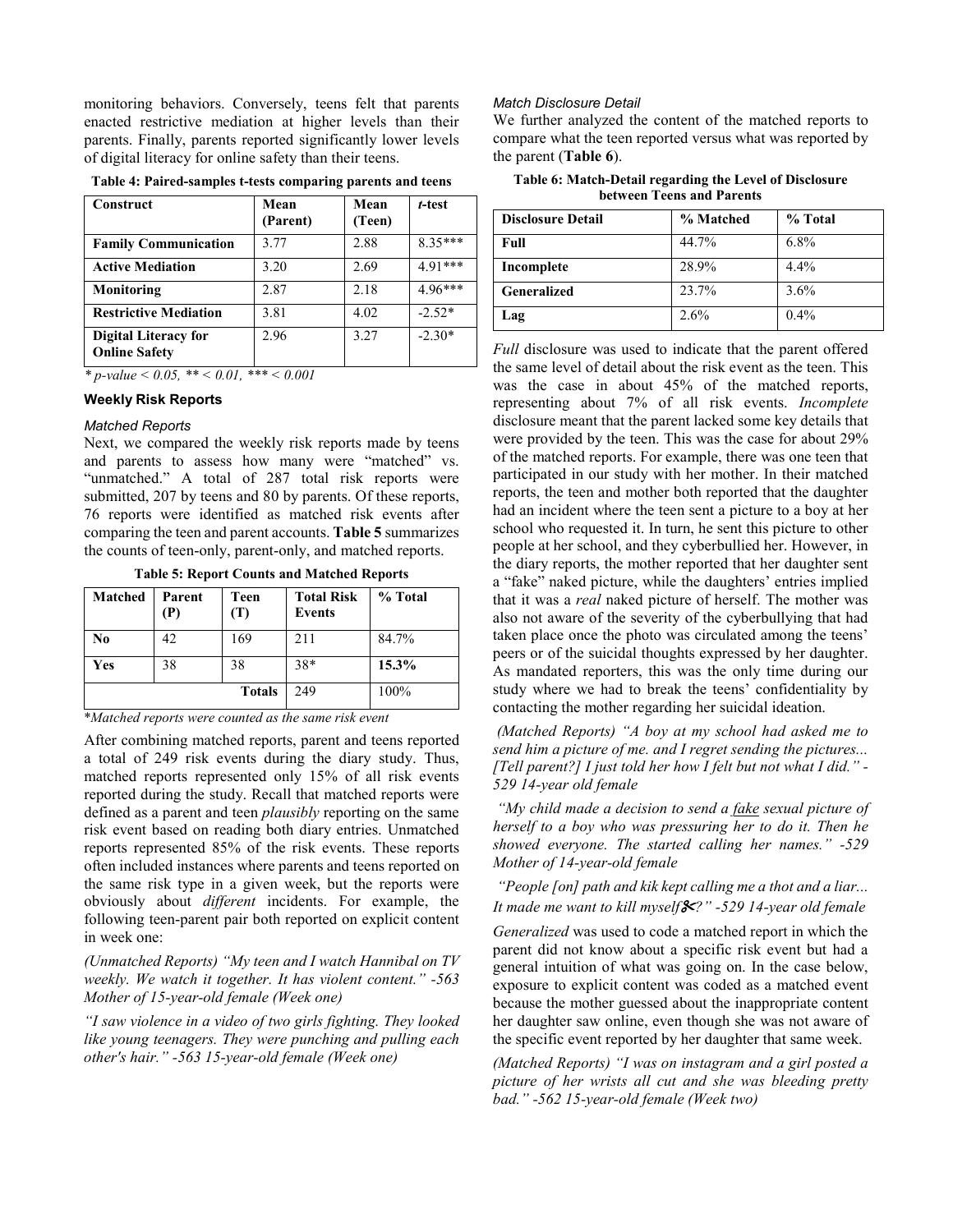*"She sees things like this all the time on her newsfeed. ppl talking about drugs, getting high, having sex. there are kids that talk about suicide on their status." -562 Mother of 15 year-old female (Week two)*

Finally, *Lag* was used to indicate a time difference between when the teen originally made the report and when the parent reported about the event. In summary, our analysis includes three unique type of reports: 1) *teen-only*, 2) *parent-only*, and 3) *matched*. Even though we found variations in degree of matching between teen and parent reports, we still treated the reports as matched and note the differences in perceptions between teens and parents in our analysis. In the next sections, we organize our results based on these three report types to compare and contrast the trends by risk dimensions and processes of family communication. **Appendix A, Table 8** summarizes the percentages of reports for each code for each dimension.

#### **Risk Dimensions**

#### *Risk Types*

Consistent with our pre-survey results, parents reported fewer total risks than their teens, across all four categories. However, there were no statistical differences in the types of risks reported by parents and teens in unmatched or matched reports. Visually comparing across the two, matched reports had a higher proportion of online harassment and sexual solicitations and fewer explicit content and information breaches than unmatched reports (**Figure 1**). The contrasting proportions of risk types for matched versus teen- or parentonly reports may reflect the types of experiences teens were more likely to reveal to their parents or the level of risk severity inherent to the risk type. For example, teen exposure to explicit content was often accidental and of a lower risk severity; information breaches also tended to be of low or medium risk. Therefore, the teens may not have felt the need to share these experiences with their parents, nor were they escalated to the parents' attention through other means.



**Figure 1: Report Comparisons by Risk Type**

### *Risk Severity*

When comparing teen-only to parent-only reports (**Figure 2**), we found that parents reported significantly more  $(\chi^2_1 = 7.03, p = 0.008, \Phi = 0.18)$  low risk events than teens (38%) parent vs. 19% teen), but teens reported significantly more  $(\chi^2) = 4.25, p = 0.039, \Phi = 0.14$  medium level risk events than parents.



**Figure 2: Report Comparisons by Risk Severity**

The following example was representative of many of the low risk parental report, which were often related to explicit content that was viewed intentionally or accidentally by the teen.

*"[My daughter] saw a vine video where a girl was slapped by two girls as she walked along the street." -577 Mother of 14-year-old female*

Similarly, teens frequently reported viewing explicit content, but the nature and potential harm from the content tended to be more troubling than that reported by parents.

*"Promotion of eating disorders of self-harm is increasing because on social media you'll see pictures of skinny body imagines that promote young viewers towards eating disorders to achieve the goal of having a perfect body shape that pushes them to lose weight in an unhealthy way." -535 16-year-old female*

There were no significant differences in the frequency of high risk reports, which were low overall. For matched reports, we found no significant differences in risk severity, though in 15% of the reports, teens and parent reports reflected different levels of risk. We believe this was often due to the parents not having full details about the experience (see *Match-Detail* above).

#### *Risk Agency*

For unmatched reports (**Figure 3**), teens reported significantly more instances than parents that indicated that teens were *accidentally* exposed to risk  $(\chi^2) = 9.66$ ,  $p = 0.002$ , Φ=0.21). This is likely explained by the large amount of teen-only reports on accidental exposure to explicit content [42] that was less frequently reported by parents. However, we also observed a trend where parents were significantly more likely to dichotomize risk agency by saying that teens were either *victims* or *intentionally* sought out the risk. Meanwhile, teens were significantly more likely to equivocate risk agency by saying that it was *accidental* or that they were *willing* participants  $(\chi^2)^2 = 5.04$ ,  $p = 0.025$ , Φ=0.16). However, this trend changed some within the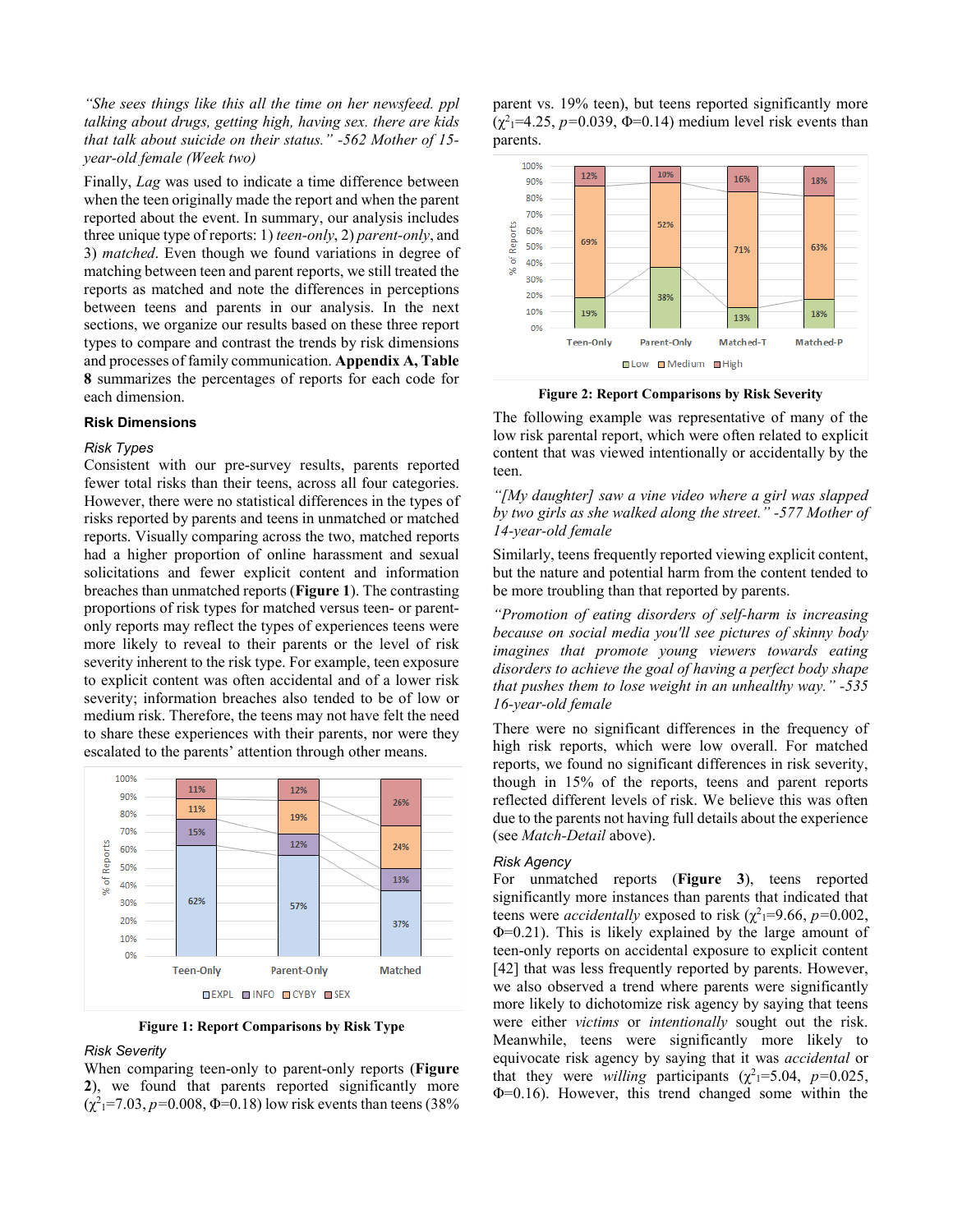matched reports. When both the teen and a parent reported on the same event, parents were significantly more likely to report that their teens were *victimized* (McNemar Test *p*=0.31), while teens admitted to having a higher level of agency (**Figure 3**).



**Figure 3: Report Comparisons by Risk Agency**

In the dyadic-level data for matched reports, 26% of the reports showed teens reporting higher agency levels than their parents, while only 5% of matched reports showed parents assigning more agency than their teens. Six matched reports, for instance, indicated that the teen was a *willing* participant of the experience even though they did not intentionally seek it out. Meanwhile, their parents reported that they were *victimized*. As an example, recall teen-parent dyad 529, when the teen reported sending a naked picture of herself to a boy. When asked if she intended for the event to occur, she explained that she sent him the photo but did not intend for him to share it with others at her school.

*(Matched Reports) "I didn't intend for it to happen. He told me that he wouldn't show anybody and my dumb self beileved him. ??" -529 14-year old female*

However, her mother reported that the teen was victimized by the boy:

## *"No! She wanted him to stop bothering her." -529 Mother of 14-year-old female*

## *Emotions*

When teens and parents made separate reports, they expressed very different emotions. Teens reported feeling significantly more *embarrassment* (Fisher's Exact Test  $p=0.027, \Phi=0.15$ ) and mild *discomfort* ( $\chi^2$ <sub>1</sub>=8.36, *p*=0.004, Φ=0.20). Meanwhile, parents were significantly more likely to express the stronger emotion of being *upset* by what had happened  $(\chi^2) = 3.94$ ,  $p = 0.047$ ,  $\Phi = 0.14$ ). As an illustration, the following risk reports of explicit content both involved 13-year-old boys. However, one was made by the teen himself and the other report was made by the teen's parent.

*"I was looking on a sight called Reddit, I clicked on a link and it showed pornographic content, this made me feel uncomfortable and awkward." -538 13-year-old male* 

## *"My son was watching 'Grand Theft Auto' recorded videos on Youtube. [I felt] disturbed. I do not like this kind of content." -504 Mother of 13-year-old male*

Yet, when teens and parents reported on the same event, the emotions of teens were no longer significantly different than that of their parents. The percentages of teens reporting feeling *upset* increased from 12% in unmatched reports to 20% in matched reports. The change in emotions for matched reports may be in part due to the risk type and severity level of these reports. As shown earlier, matched reports were more often related to online harassment and sexual solicitations and of a higher risk severity compared to the unmatched reports. In some cases, however, teens were more upset in matched reports because of their parents' involvement and reactions to the incident instead of the risk experience itself.

*"I sent my picture to a friend and my mom got really mad. It was just a head shot. I felt bad that my mom was mad at me." -553 13-year-old female* 

#### **Family Communication**

#### *To Tell or Not to Tell?*

Overall, we detected the most significant differences in teenparent perceptions when we asked participants if the teen told the parent about the risk experience when it happened. Teens were significantly more likely to say that they did *not* tell their parents about their risk experience  $(\chi^2)^{1}$ =115.20,  $p$ <0.0001,  $\Phi$ =0.74). For example, one teen reported seeing porn on Tumblr. When asked what (if anything) did he say to his parents, he simply said:

*"That would be totally ridiculous." -583 16-year-old male*

Meanwhile, parents were significantly more likely to say that the teen *did* tell them  $(\chi^2) = 40.09$ ,  $p < 0.0001$ ,  $\Phi = 0.44$ ), that they were *present* when it occurred (Fisher's Exact Test *p*<0.0001, Φ=0.39), they *guessed* that a risk occurred (Fisher's Exact Test *p*=0.001, Φ=0.28), or that they *found* out about it through some other means (Fisher's Exact Test  $p=0.007$ ,  $\Phi=0.24$ ). For instance, 26% of the time parents were present when the risk occurred. The majority of these reports were related to co-viewing explicit content online:

*"We were sitting at the table together and she said mom look at this. We watched the video and commented on how horrible it was." -506 Mother of 14-year-old female*

In 10% of the reports, parents guessed that a risk occurred using broad statements instead of reporting on an actual event that occurred. In 7% of the reports, parents found out through some other means, such as through the parents of their teens' friends.

For matched reports, we did not detect any significant differences between teens and parents regarding whether the teen told the parent about the event. However, given that these were matched reports, instances where the teen told the parent were lower than we expected – only 42% of teen reports and 53% of parent reports indicated that the teen had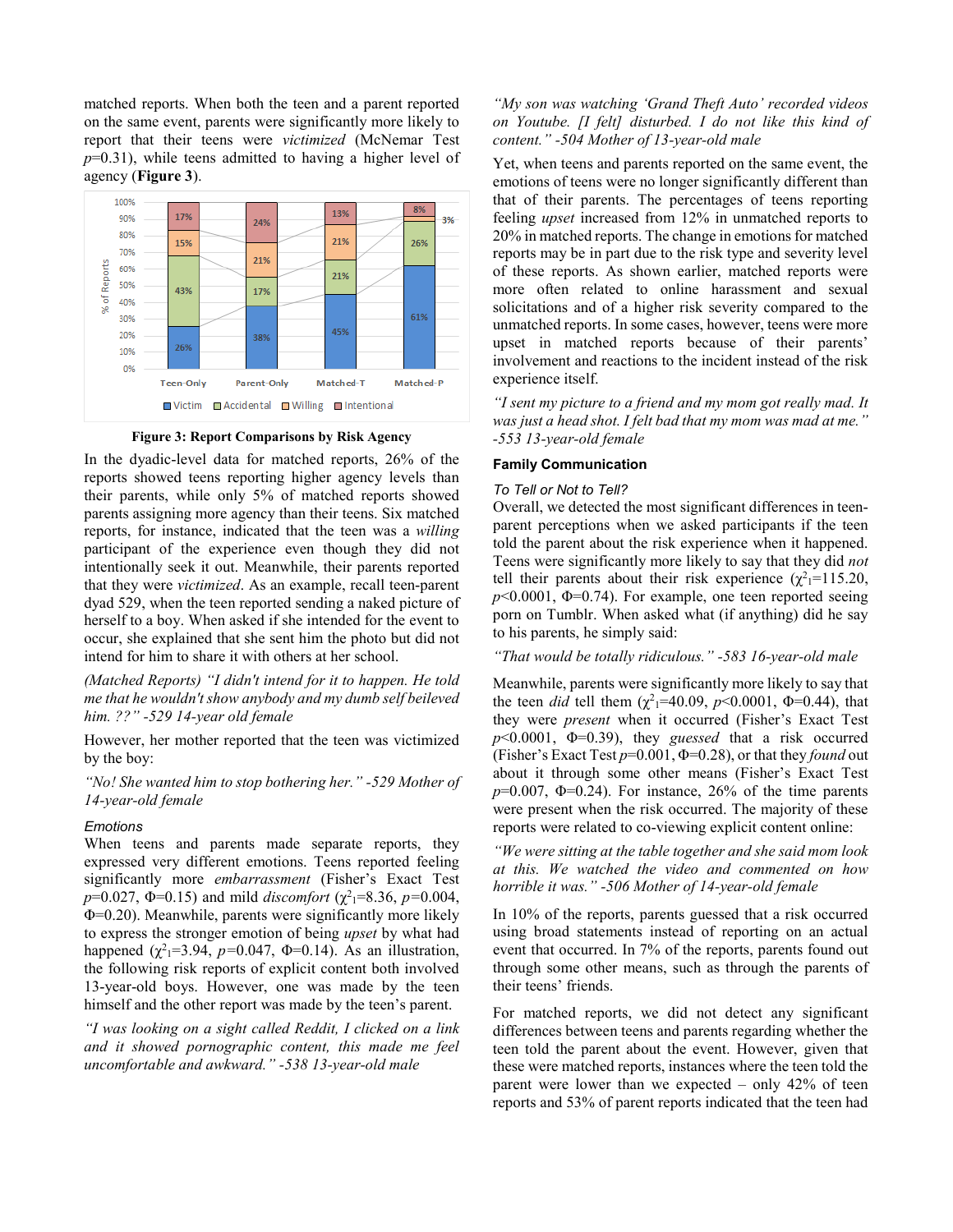shared the event with the parent. Over half (58%) of the matched teen reports indicated that teens did *not* tell their parents. According to parents, 47% of the time they were either present, found out through some other means, or guessed. This was consistent with our findings for *Match-Detail* reported earlier.

## *Tell – Why or Why Not?*

Next, we focused on why teens chose to tell or not tell their parent about their experience. In the rarer event that a teen informed a parent (13% of all teen reports and 15% of all parent reports), the primary reason the teen gave for telling the parent was to ask for *help*. This was consistent across teen-only, parent-only, and matched reports. Also consistent across all report types, the instances where a teen told their parent because the parent explicitly *asked* was very low, ranging from 0% (teen-only) to 10% (matched-parent) of all reports.

For unmatched reports, we found one key difference between teen-only and parent-only reports for the rationale behind telling. Teens were significantly more likely than parents to say they told their parent because they were *shocked* by what had happened (Fisher's Exact Test *p*=0.039, Φ=0.34). By comparing the instances where participants reported the teen telling because they were *shocked* versus telling parents just for informational purposes (*FYI*), a trend emerged (**Figure 4)** that suggests that parents may be underestimating why teens share their risk experiences with them.





This trend can be illustrated more clearly within the matched reports below between a mother and her teen daughter:

*(Matched Reports) "My Daughter watched a video that had excessive violence and illigal or morally questionalbel behavior. I do not think she was surprised by the content as I think it is something that can oftern be viewed at her and her friends fingertips…" –506 Mother of 14-year-old female*

*"I was kind of s[h]ocked that this was happening and I didn't know what to do." –506 14-year-old female*

Overall, it was more common that teens did *not* tell their parents about what had happened. This was the case in over half (58%) of all the teen reports. Although teens often did

not tell us why they did not share the event with their parents (39% of teen-only and 48% of matched-teen reports), when they did provide a rationale, the most common reason was that they felt like the event was "*no big deal*." Often teens thought an event was so insignificant that they did not think it was worth talking to their parents or even just forgot. They also often did not know how their parent would react.

*"I was helping my BFF with homework online and while I waited I was looking at pages photos and a video had violence and danger in it. [Tell? Why?] No I forgot to tell her about it." -523 14-year-old female*

*"I was kiking and out of no where he just sent me a picture of his penis. [Tell? Why?] i didnt tell my mom cause it wasnt a big deal. idk how my mom would have acted because i have never told her something like this." -528 14-year-old female*

Many teens felt like telling their parents would just cause awkwardness. Here are two such reports from teen 127 during weeks 1 and 2.

*"They would probably be like, 'Ok, why are you telling me this...?'" -127 17-year-old male*

*"They would probably act like it was unusual, because they aren't exposed to it as much. They'd probably follow up on it and it would just be a lot of unnecessary awkwardness over a non-existent problem." -127 17-year-old male*

In 17% of teen-only and 24% of teen-matched reports, the next most cited reason for not telling parents was because the teen felt like the parent would react *negatively*, often concerned that the parent would punish them for what happened even if it was not their fault.

*"she would probably make me come off of that social network d i think that part of the reason i didn't or would tell her cause i shouldn't b in trouble of have to sacrifice my social network for someone else because they made the wrong choice or mistake." -577 14-year-old female*

Some reports indicated that the teen did not tell their parent because they *sought* out the experience or that it just was not any of their parents' business (e.g., *privacy*).

*"I said nothing. They don't need to know. Nah we haven't talked about anything internet wise." -514 13-year-old female*

#### *Parental Mediation*

To provide more context for teens' perceptions that telling their parent would result in negative consequences, we asked how parents actually responded (i.e., *parental mediation*) to a reported risk. Contrary to teens' perceptions, reports of parental *restriction* were relatively low (4%) for the unmatched reports. Instead, the largest percentage of reports across all report types indicated that the parents used *active mediation* to talk about the situation with their teens.

*(Matched Reports) "I just told her what my friend said about my clothes and my mom told me it doesn't matter what other people think all that matters is what I like to wear" -558 14 year old female*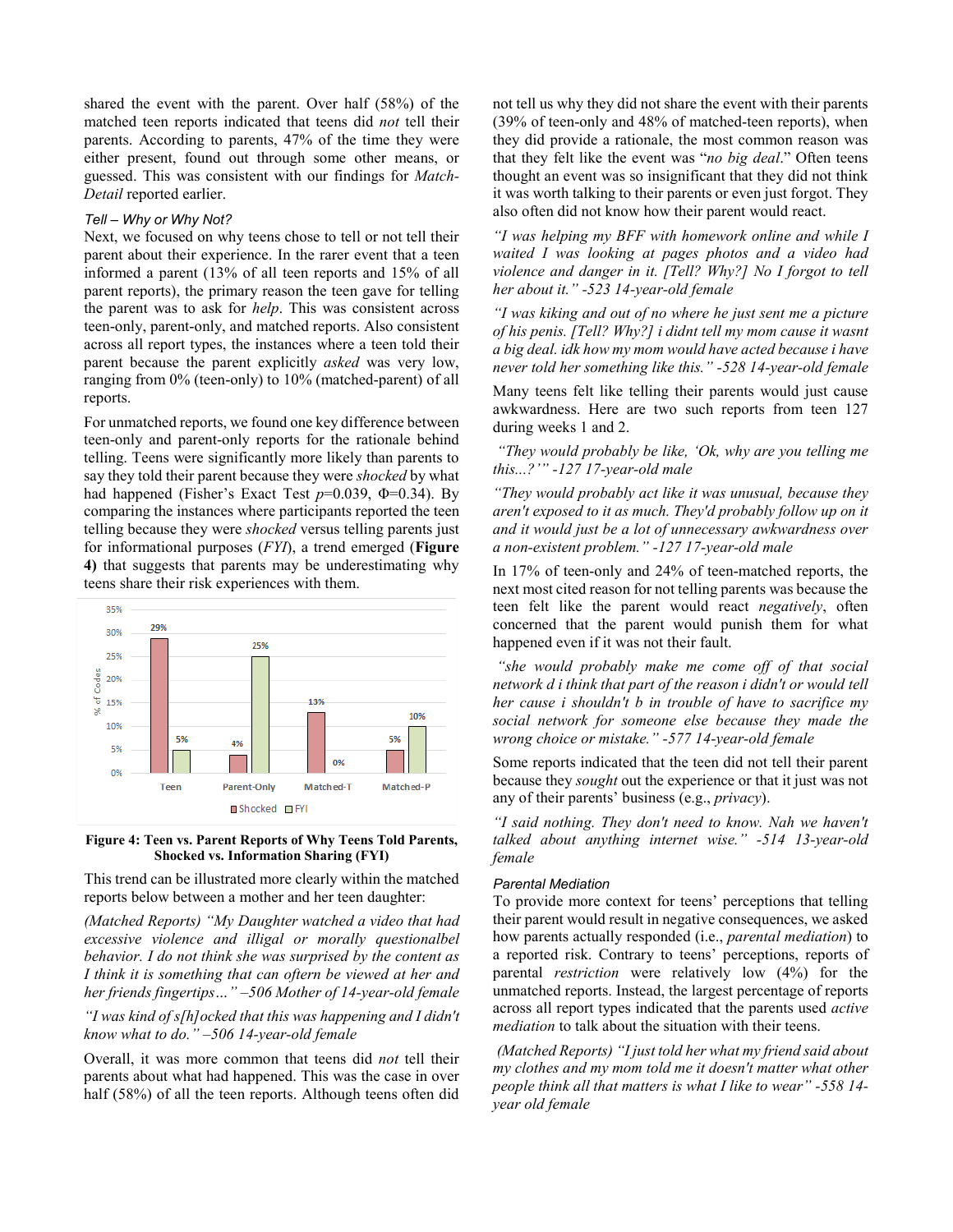*"she explained that a friend commented on a post she made saying something about her outfit. as always i explained to her that she likes what she likes and not to worry what others think she makes her own choices" -558 Mother of a 14-year old female*

The second most frequently reported mediation type by teens was that parents helped them *fix* the problem.

*"My friend had me get online because some guy said he was a modeling agency and wanted us to take out clothes off… I told my mom the truth and she dealt with it right away… She told me don't worry and don't get on nothing else she will handle everything and notified her friend that works for the federal department and he took my Facebook down with my mom" -574 14-year-old female*

However, we also found that these more positive approaches were often accompanied with a *lecture* where parents reprimanded teens (recall that parental mediation allowed for double-coding). We coded the parental lectures based on the actual content of the report, not on participants' perceptions of their own actions. Therefore, in coding the unmatched reports, we found that parent-only reports had significantly higher levels of *lecturing* ( $\chi^2$ <sub>1</sub>=4.45, *p*=0.035,  $\Phi$ =0.26) than teen-only reports. It is possible that teens may implicitly perceive parental lectures as a form of punishment even though parents did not enact formal restrictions. In turn, this may correlate longitudinally (though cannot be statistically tested within our dataset) with teens not telling their parents about their future risk experiences. As an example, here are reports where parent 544 lectured her son regarding his viewing of explicit content during weeks one and six.

*"We discussed it immediately and why something like that is not funny and why it is hurtful. And I told my son how rude it was and why it was inappropriate." -544 Mother of 15 year-old male (week one)*

*"I think it is childish and ridiculous. A waste of time. He is actually watching me type this, so he knows how I feel about it." -544 Mother of 15-year-old male (week six)*

In week five, the teen reported a more concerning risk event involving exploration of drug use in which he explicitly chose not to tell his parents to avoid getting lectured.

*"I saw a list describing the levels marijuana intoxication…I saved the photo of the list…so that I will be able to figure out how intoxicated I will be when the time comes…I believe that if I told my parents, they would say that doing drugs is not something I should be doing at this time." -544 15-year-old male (week five)*

For matched reports, parents were significantly more likely to report *active mediation* of the risk experience than their teens (McNemar Test *p*=0.004), which was consistent with our pre-survey results. There were no significant differences among the other parental mediation strategies for matched reports. However, when comparing unmatched to matched reports, we observed that *restriction* did increase. In unmatched reports, only 4% of the teen and parent reports

indicated restriction as a parental mediation strategy. In the matched reports, teens reported restrictions 22% of the time, while parental restriction reports increased to 16%. Sanctions included grounding teens, taking away their phones, or telling them they could no longer engage on the website or social media site where the risk event occurred. Often, teens found the restrictions to be unfair or excessive. Recall the report from teen 553 who sent a head shot of herself to a friend. Here is the matched report from her mother as well as the daughter's response regarding how her mother responded:

*(Matched Reports) "A kid that I do not approve of asked my daughter to send him a picture, and she did. The picture was not at all sexually suggestive. However, it violated the rule of NOT sending him any pictures." -553 Mother of a 13 year-old female*

*"She found out I didnt tell he[r]… I had to confess when she saw the KIK message… it was just a picture of me smiling… I am under punishment for 2 weeks - which i think is excessive" -553 13-year-old female*

Together, these findings on *lectures* and *restrictions* may help explain why teens' felt that telling their parents about their online risk experiences would result in negative consequences. Finally, *monitoring* was a mediation strategy mentioned by parents but virtually unreported by teens. At the dyadic level, matched parental reports for *monitoring* were often associated with a teen report of *Nothing* or *N/A*.

#### **Risk-Communication Profiles**

Thus far, we have compared aggregated trends across teenonly, parent-only, and matched reports, including some dyadic-level analysis for matched reports. However, there is additional nuance that can be found at the dyadic level of each parent and teen pair that we have not yet characterized. To investigate the pairing relationships more deeply, we created dyadic profiles of parent-teen pairs looking across their set of risk reports (**Figure 5**). These profiles vary along two dimensions: 1) *Teen risk severity level* and 2) *Family communication*.

We classified each teen based on his or her highest coded risk severity (*low, medium,* and *high*). For parents, we compared the ratios of parent-only and matched reports to teen-only reports. Classifications for family communication were made manually through establishing a consensus between two coders and comparing the percent distributions across all 68 teen-parent-dyads. *None* meant that the parent submitted no risk reports during the diary study. *Weak* meant that the parent submitted few if any matched reports but possibly some parent-only reports, indicating some level of family communication. *Relevant* indicated that the parent made few matched reports but submitted a considerable number of parent-only reports in the same risk categories reported by the teens (e.g., same risk category, different event). *Moderate* meant that the parent submitted a decent combination of matched reports and relevant reports. *Strong* communication was determined by a high percentage of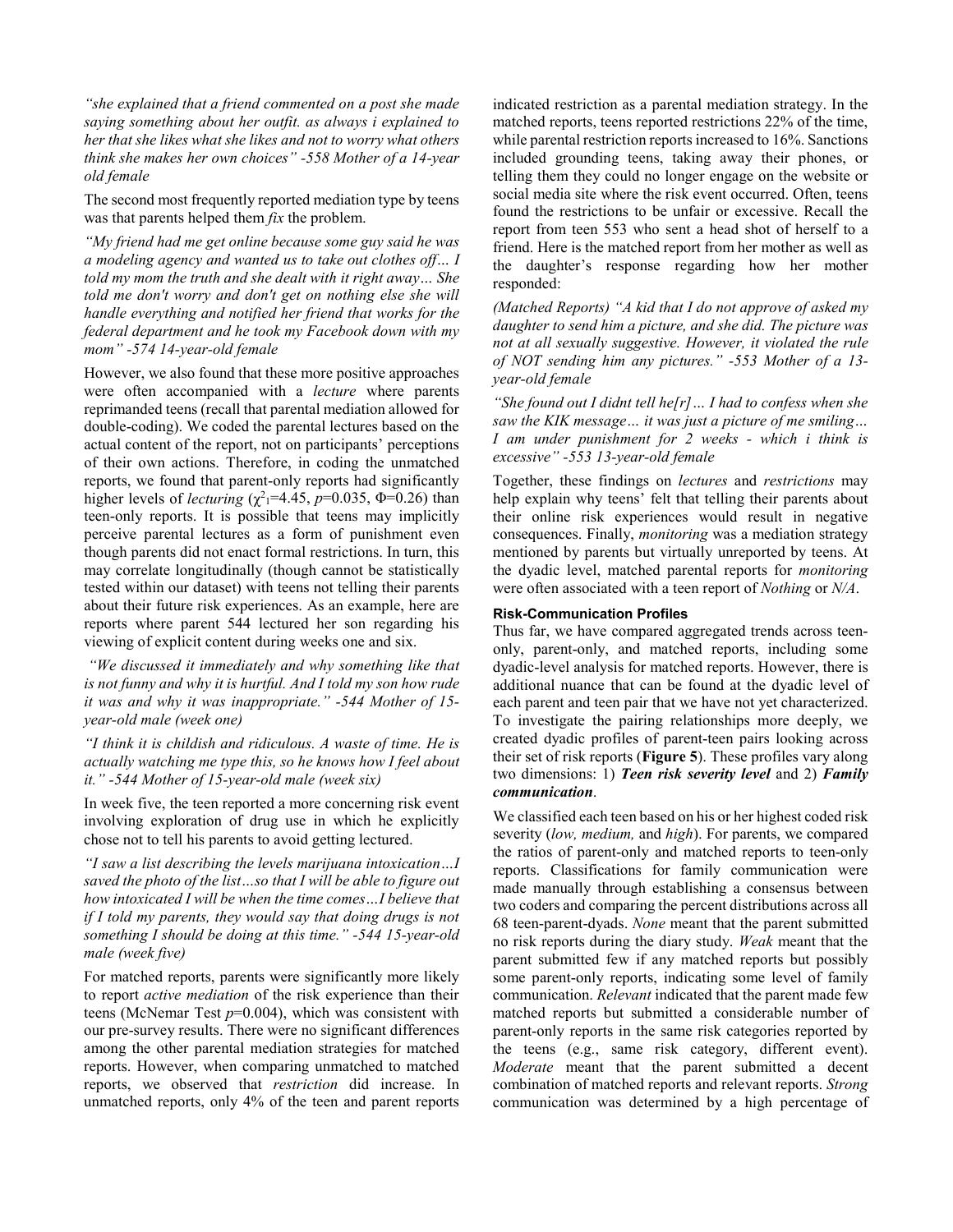matched reports (over 1/3 of all risks reported by the teen) between the teen and parent.

As shown in **Figure 5**, most of the teens were classified as *medium-risk* (53% of teens) with parents who exhibited *no family communication* (38% of parents). A total of 28% of the dyads fell into this intersection of *medium-risk* with *no family communication*. The next largest groups consisted of teens who reported *no risks* during the study (18% dyads) followed by *medium-risk* teens whose parents may not have been aware of the specific risks reported but had some inclination of risk experiences *related* to the experiences reported by their teens (12% of dyads). Next, we will illustrate some of these profiles by providing specific cases of teens and parents who fell into the various profiles.

First, only one teen-parent dyad was classified as *high-risk* with *no communication*. Teen 522 is a 15-year-old male who reported repeatedly seeking our pornography, having sexual relations with his boyfriend online, and being cyberbullied about being homosexual. He reported a total of 15 risk events while his mother reported none. In her post-survey response, she believed her son was at lower risk that other teens:

*"His activities do not lend themselves to inappropriate contact. He games with age appropriate friends who stick together. They've been friends for 2- 3 years now. The others are his brothers. So, The risk are minimal." – 522 Mother of 15-year-old male* 

Next, three teen-parent dyads were considered *high-risk* with *strong communication*. Teen 529 who made the poor decision to share a naked picture of herself with a boy at her school was included in this category because the teen's mother was aware of 67% of the risks that the teen reported during the diary study. Based on her post-survey response,

the mother was fairly aware of her daughter's proclivity towards online risks:

*"she is very outgoing so she likes to be surrounding by as much friends as she can get. This opens her up to many risks." -529 Mother of 14-year-old female*

In 8 cases, teen-parent dyads were considered *medium-risk* with *relevant* family communication. In all cases, the teens reported exposure to explicit content online as their primary risk behavior. Even though the parent did not always report on the same exact incident, they made related reports of exposure to explicit content. For instance, for dyad 583, the father knew that the teen saw explicit content online (i.e., violence) but was unaware of the teen's frequent (weekly) porn exposure.

*(Matched Reports) "Porn came up on my dash in Tumblr. This will happen every week, I'm letting you know now." - 583 16-year-old male*

*"He saw the news online; he does that regularly - which contains violence." -583 Father of 16-year-old male*

The largest profile representing 28% of our parent-teen pairs were considered *medium-risk* with *no family communication*. For example, teen 565 reported three medium-risk events, including one exposure to explicit content (viewing selfharm of another), one sexual solicitation (someone requesting a nude photo), and one information breach (sharing embarrassing and possibly revealing photos). Each week, she reported:

*(Matched Reports) "I have not talked to my parents about any of my online activity this week." -565 14-year-old female*



**FAMILY COMMUNICATION LEVEL** 

**Figure 5: Dyadic Profiles of Teen Risk Level and Family Communication**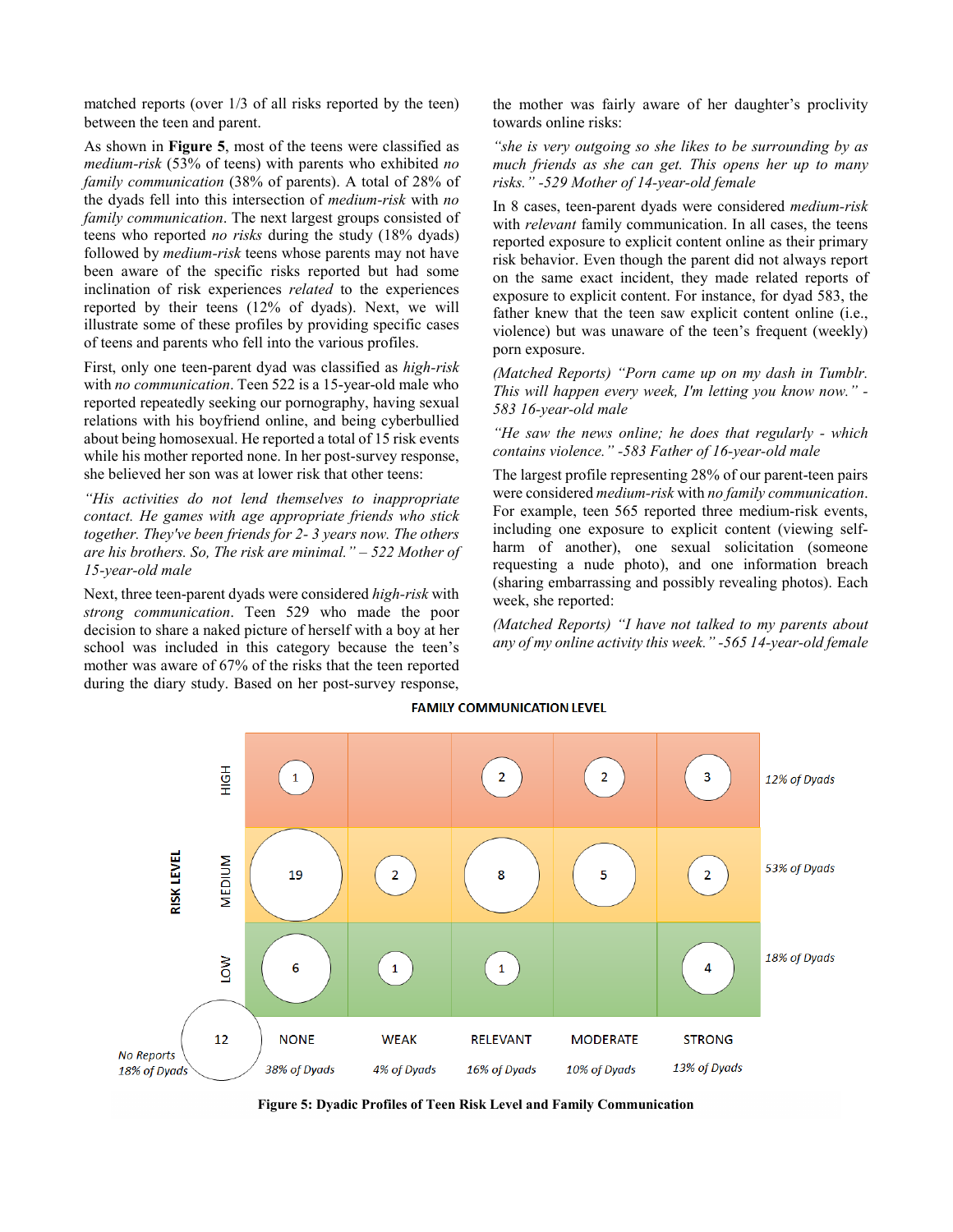Her mother made no risk reports and said the following in her post-survey response regarding whether she felt her teen was at higher or lower risk online than other teens:

*"I think my teen is exposed to less risk. Prior to allowing her to be online independently we talked at length about the risks online. Additionally she uses few social sites and does not share out private information on the sites she has (no Facebook, no Twitter, etc.). My daughter also has not cut off family communication." -565 Mother of 14-year-old female*

#### **Post-Survey Perceptions**

In the post-survey, we asked parents (though not teens) to report levels of perceived family communication after participating in the two-month diary study. Parents reported significantly lower  $(t=2.23, p=0.03)$  levels of family communication than in their pre-surveys (*M*=3.77 presurvey;  $M=3.59$  post-survey). However, these levels were still higher  $(t=6.46, p<0.001)$  than what their teens had reported in the pre-survey  $(M_t=2.88)$ . At the conclusion of the diary study, many parents and teens seemed to realize that the parents did not have as much knowledge or open communication about the teens' online risks as they had previously thought. For example, when asked to report on what they had learned through participating in the study, dyad 565 (profiled as *medium-risk* with *no communication*) had this to say:

*(Matched Reports) "I realized that I have given my daughter a lot of trust online." -565 Mother of 14-year-old female*

*"That my parents don't really know what I do online, no matter how much they really think that they do know." -565 14-year-old female*

## **DISCUSSION**

We uncovered a number of concerning trends regarding family communication about adolescent online risk experiences. Across all risk reports, only 28% of reports indicated that teens told their parent what had happened. Only 15% were matched reports made by both teens and parents. Only 7% of all reports indicated that parents knew the material details about what happened at the time the event occurred. And, only 2% indicated that teens talked to parents because parents specifically asked about their online risk experiences. By comparing the teen-only, parent-only, and matched reports, we uncovered a substantive disconnect between the risk perceptions and reactions of teens versus parents that may help explain some of these unfavorable trends.

Although the patterns of family communication between parents and teens seem tenuous at best, there are silver linings. First, the risks that teens experienced during the study were mostly of low to medium risk severity, causing some discomfort but no imminent harm to the teens. Second, the dyadic profiles showed that parents were not completely in the dark about their teens online risk experiences with 39% of the parents in our study at least being aware of some or related risks to those that teens reported during the study. Also, parents were more likely to know about higher-risk events, especially ones related to online harassment and

sexual solicitation. Finally, when parents mediated teens' online risk experiences, there were many instances where parents actively mediated, monitored, or were pivotal in helping their teens fix the situation.

In the sections that follow, we discuss how our work makes unique contributions through our application of family systems theory. Then, we provide actionable recommendations to create partnerships for more effective online safety education programs and design technology solutions using a family systems perspective. Finally, we discuss the key limitations of our work and opportunities for future research.

## **Applying Family Systems Theory**

Our work is the first to apply family systems theory [8,23] within the context of adolescent online safety and family communication. By taking a novel, dyadic diary study approach, we were able to more deeply study the bidirectional processes, longitudinal effects, and multi-level outcomes of family communication about online risks between teens and parents. We were also able to make some methodological contributions by comparing our findings to those within past research.

Past studies have hinted to some of our findings but the crosssectional and/or purely quantitative nature of these studies were unable to confirm the relationships we uncovered, nor provide enough contextual information to answer how or why these relationships occur. For instance, Blackwell et al.'s interview study [5] found that parents underestimated children's social media use and, alternatively, that children felt that parents only told them about what behaviors they should avoid. Through in-situ reporting over time, we were able to show anecdotal evidence of the interplay between parents and teens. In some cases, we saw parents react judgmentally over a relatively low-risk event, which seemed to prompt teens to not tell their parents about potentially higher-risk events in the future. In other cases, we saw teens who consistently reported that they did not tell their parent of a risk event because their parent would respond negatively. Then in later risk reports, we observed parents finding out about an incident and punishing their teens. In many cases, we saw unmatched reports from teens with no reports from parents. Since our longitudinal design only encompassed a period of two-months, it is possible that a longer time period would have shown consistent patterns that were not captured within the timeframe our study.

As another example, Byrne et al.'s quantitative study [7] found a statistically significant relationship between children reporting that it was hard to talk to their parents and parents' under-estimation that their children had been approached online by a stranger. However, such a study was unable to conclude why it was hard for children to talk to their parents. Our study lends deeper insights showing that parents may get overly upset or blame their teens for risk experiences they did not necessarily intend to have, lecture or punish them for having them, or even underestimate their teens' intentions of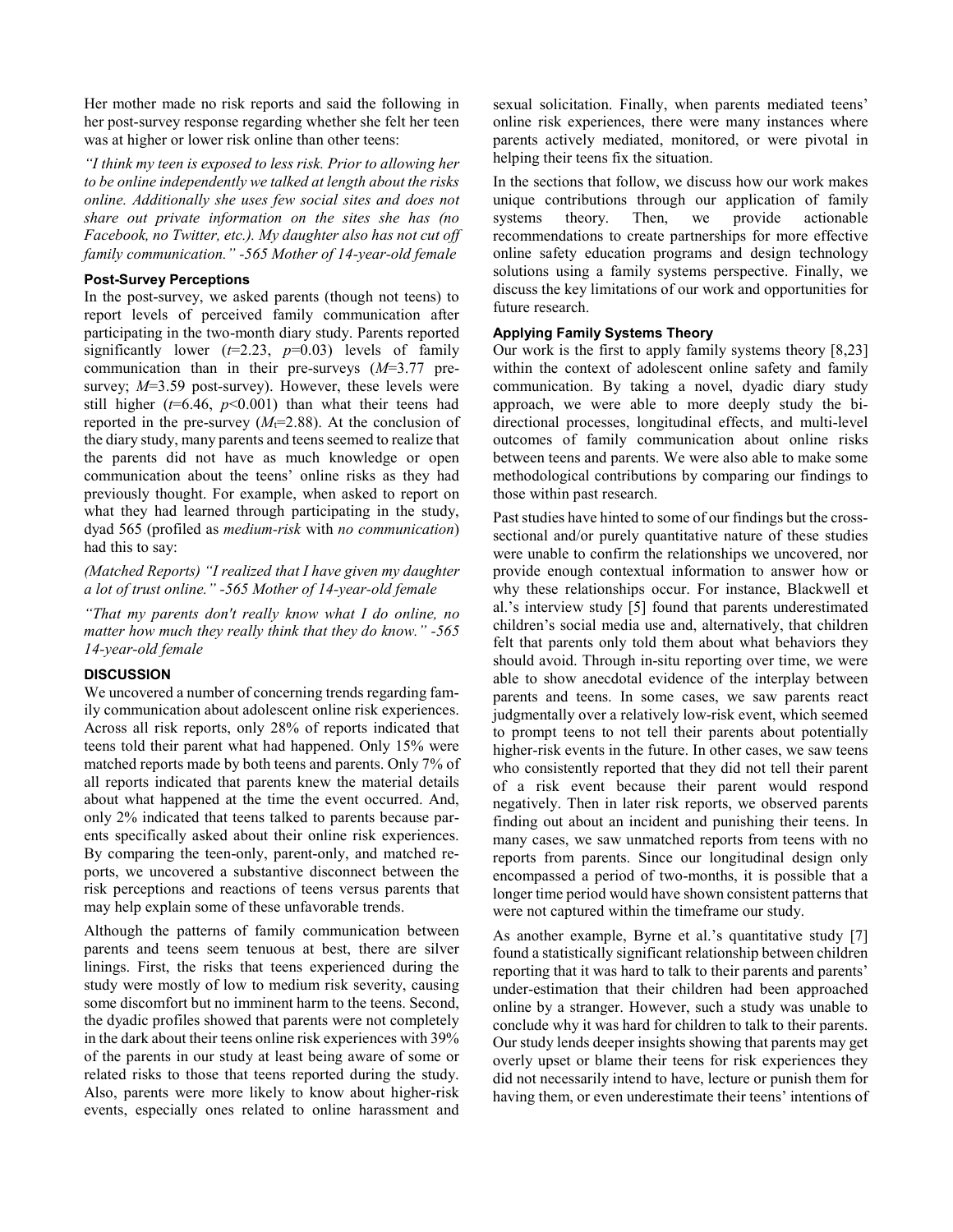asking for help when their teens do tell them what happened. Our in-depth qualitative analysis was able to more clearly articulate some of these problematic trends in family communication that could not have easily been quantifiably measured and ascertained.

Further, we gained new insights by using a multi-level approach in our analysis. We compared teen and parent perceptions across unmatched risk reports, within matched reports, and at the dyadic level. All three levels of analysis provided different insights than if we used only one vantage point. For example, the trends across all risk reports were highly concerning and showed significant differences in risk perceptions between parents and teens. However, individual reports and dyadic-level data tempered some of these findings. Overall, teens were not experiencing extremely high levels of risk, and at a dyadic level, we only identified one high-risk teen with no family communication.

Finally, a methodological contribution from our diary study is that we confirmed measuring the frequency, perceptions, and reactions of parents and teens at a macro-level ("past year" or "ever") is problematic. Therefore, when measuring perceptions of episodic events through cross-section designs, interpretation of these results should be made with caution. Our pre-survey results mirrored that of past research that found that parents underestimate the frequency in which their teens experience online risks [7,9,26,33]. However, we found that on a weekly basis, the variance between teens' and parents' episodic and contextualized reports was extremely high. Teen and parent reports on the same risk type were often not about the same risk event. Otherwise, when parents and teens reported on the same underlying risk event, their interpersonal scripts and knowledge schemas [22] were significantly different from one another's. In past studies, such as Byrne et al.'s [7], such important differences would have been lost in the way they used dichotomized (e.g., "had ever", "never") parent-child risk perceptions to determine matched and unmatched risk frequencies.

The end result is that past studies have likely *underestimated* the frequency in which parents underestimate their teens' risk experiences. Attempting to aggregate data with such intersubjectivity [22] and, thus, large error variance over months or years causes entropy and masks important patterns. Such approaches lend themselves to *overestimating* parental perceptions about their teens' online risk experiences by 1) matching truly unmatched reports using naïve algorithms and 2) allowing parental conjecture about teens' risk experiences to count the same as actually knowing about them. In summary, applying a family systems approach helped us gain more nuanced, deeper, and more accurate insights than we could have through other means.

## **Implications for Research and Design**

Finally, as researchers and designers, how can we help improve family communication regarding teens' online risk experiences based on these findings? We already knew that parents underestimate the frequency in which their teens experience online risks. However, we now have more insight as to why family communication processes may break down, and many of these reasons involve how parents perceive and respond to the risks teens encounter online. Therefore, it would be beneficial to design evidence-based instructive media to educate parents and teens on digital online safety that includes how to help teens resolve negative online situations that *may* occur or *after* they have occurred. This approach would be analogous to providing comprehensive sex education, as opposed to abstinence-only approaches that have proven ineffective [48]. Non-profit organizations, such as the Family Online Safety Institute (FOSI) [13] and Common Sense Media [49] have already made progress toward taking this more comprehensive approach to online safety. However, much of this progress has occurred outside the academic research community and efficacy of such programs in unknown. By combining the skills of researchers, practitioners, non-profit organizations, and governmental agencies, we may be able to promote more positive parenting practices that encourage open and honest conversations between parents and teens about online risks.

We might also reframe online safety and behaviors as joint family responsibilities, making teens and parents accountable to one another as part of a *family system*. Lipford and Zurko [28] conceptualized such a system for family oversight using the analogy of a neighborhood watch, so that a community of individuals (in this case a family) could comanage security-related behaviors through anomaly detection, increased collective awareness, and through shared social norms. In practice, a system built around this concept might prompt teens to reach out to parents when they experience or seek out online risks. For example, accountability software exists to detect and notify adult peers of lapses of pornography addiction [50]. Perhaps a similar system could intelligently detect teen risk-seeking behaviors, prompt parents to inquire, encourage teens to ask their parents for advice, and even "nudge" [35] teens to change their own behaviors. To close the loop, designers might also build mechanisms to keep parents accountable to teens for upholding the same moral character, teaching teens to "do as I do" instead of "as I say," emphasizing joint accountability over strict and unidirectional parental oversight.

## **Limitations and Future Research**

Similar to other family research that involves parents [5,7,33], our sample was more skewed towards mothers (88%) than fathers who opted to participate in the diary study. Therefore, we can only provide limited insight as to the family communication patterns between teens and their fathers. However, past literature suggests that mothers are more likely to act as heads-of-household and as primary caregivers of their children [7], so this mitigates some of the potential bias in our sample as it reflects typical family roles. Our sample size for matched reports (N=38) also constrained the statistical power in which we were able to detect significant differences between parent and teen reports. As such, we relied heavily on the qualitative analysis to interpret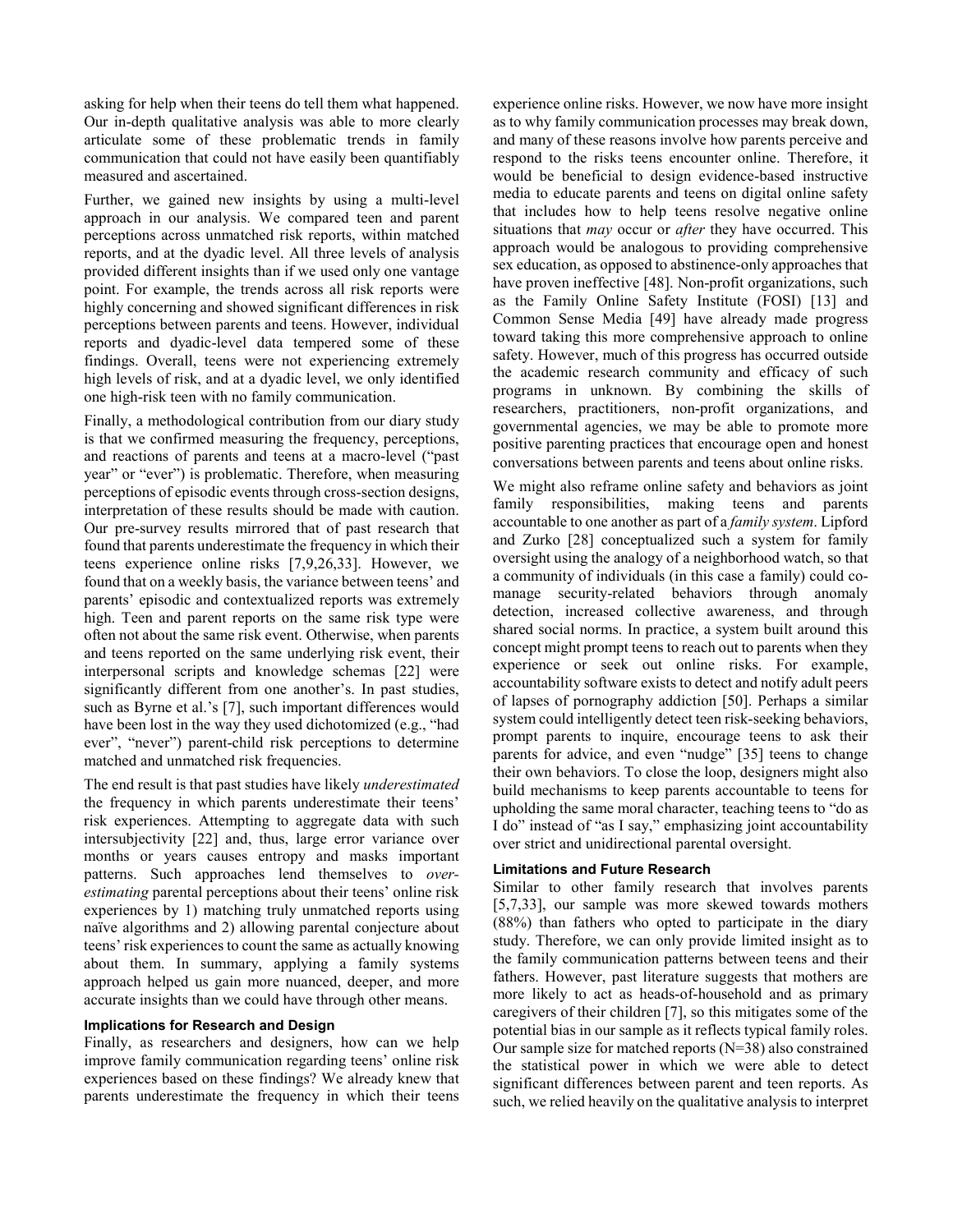these results. Overall, the low occurrence for matched reports was a significant finding in itself as we originally anticipated a higher occurrence of matched reports for our analysis.

A final limitation of our research is that we assume our participants attempted to be as honest and complete as possible, but we speculate that at least some risk events went unreported by either side. Therefore, our conclusions are constrained by the data we were able to collect. While unobtrusive means to collect similar data regarding family communication and adolescent online risk experiences would yield more accurate, thus preferable, results, we believe that such methods are not feasible and would likely violate teens' privacy. As such, future research should continue to use a variety of methods to triangulate results of past research and gain valuable insights into the complexities of family communication regarding adolescent online risk experiences.

## **CONCLUSION**

Teens need help navigating the online risks that they face so that they can learn from and overcome them. Yet, unless teens feel like they can confide in their parents for help, they will ultimately have to handle these risks on their own. Open and understanding family communication between teens and parents regarding teens' online risk experiences is not the norm for most families. This is largely because parents fear networked technologies [6] and do not understand that these technologies are an *everyday* part of their teens' lives. Dealing with this new, digital reality is now an unavoidable part of good parenting and needs to be embedded in family communication processes. This includes pre-emptive discussions about appropriate online behaviors, but more importantly, conversations that take place once real risks present themselves.

## **ACKNOWLEDGMENTS**

We would like to thank the undergraduate research assistants, especially Madison Oliver, who helped code the data. This research was supported by the U.S. National Science Foundation under grant CNS-1018302. Part of the work of Heng Xu was done while working at the U.S. National Science Foundation. Any opinion, findings, and conclusions or recommendations expressed in this material are those of the authors and do not necessarily reflect the views of the U.S. National Science Foundation.

## **REFERENCES**

- 1. D. M. Ackard, D. Neumark-Sztainer, M. Story, and C. Perry. 2006. Parent-child connectedness and behavioral and emotional health among adolescents. *American Journal of Preventive Medicine* 30. http://doi.org/10.1016/j.amepre.2005.09.013
- 2. Haleama Al Sabbah, Carine A. Vereecken, Frank J. Elgar, et al. 2009. Body weight dissatisfaction and communication with parents among adolescents in 24 countries: international cross-sectional survey. *BMC Public*

*Health* 9, 1: 1–10. http://doi.org/10.1186/1471-2458-9- 52

- 3. Morgan G. Ames, Janet Go, Joseph "Jofish" Kaye, and Mirjana Spasojevic. 2011. Understanding Technology Choices and Values Through Social Class. *Proceedings of the ACM 2011 Conference on Computer Supported Cooperative Work*, ACM, 55–64. http://doi.org/10.1145/1958824.1958834
- 4. Monica Anderson. 2016. Parents, Teens and Digital Monitoring. *Pew Research Center: Internet, Science & Tech*. Retrieved May 22, 2016 from http://www.pewinternet.org/2016/01/07/parents-teensand-digital-monitoring/
- 5. Lindsay Blackwell, Emma Gardiner, and Sarita Schoenebeck. 2016. Managing Expectations: Technology Tensions Among Parents and Teens. *Proceedings of the 19th ACM Conference on Computer-Supported Cooperative Work & Social Computing*, ACM, 1390–1401. http://doi.org/10.1145/2818048.2819928
- 6. danah boyd. 2014. *It's Complicated: the social lives of networked teens*. Yale University Press.
- 7. Sahara Byrne, Sherri Jean Katz, Theodore Lee, Daniel Linz, and Mary McIlrath. 2014. Peers, Predators, and Porn: Predicting Parental Underestimation of Children's Risky Online Experiences. *Journal of Computer-Mediated Communication* 19, 2: 215–231. http://doi.org/10.1111/jcc4.12040
- 8. E. Mark Cummings, Kathleen N. Bergman, and Kelly A. Kuznicki. 2014. Emerging Methods for Studying Families as Systems. In *Emerging Methods in Family Research*, Susan M. McHale, Paul Amato and Alan Booth (eds.). Springer International Publishing, 95–108. Retrieved May 25, 2016 from http://link.springer.com/chapter/10.1007/978-3-319- 01562-0\_6
- 9. Francine Dehue, Catherine Bolman, and Trijntje Völlink. 2008. Cyberbullying: youngsters' experiences and parental perception. *Cyberpsychology & Behavior: The Impact of the Internet, Multimedia and Virtual Reality on Behavior and Society* 11, 2: 217–223. http://doi.org/10.1089/cpb.2007.0008
- 10.A. Duerager and S. Livingstone. 2012. *How can parents support children's internet safety?* Retrieved from http://www.lse.ac.uk/media@lse/research/EUKidsOnline/EU%20Kids%20III/Reports/ParentalMediation. pdf
- 11.Robin Dutra, Kim S. Miller, and Rex Forehand. 1999. The Process and Content of Sexual Communication with Adolescents in Two-Parent Families: Associations with Sexual Risk-Taking Behavior. *AIDS and Behavior* 3, 1: 59–66. http://doi.org/10.1023/A:1025419519668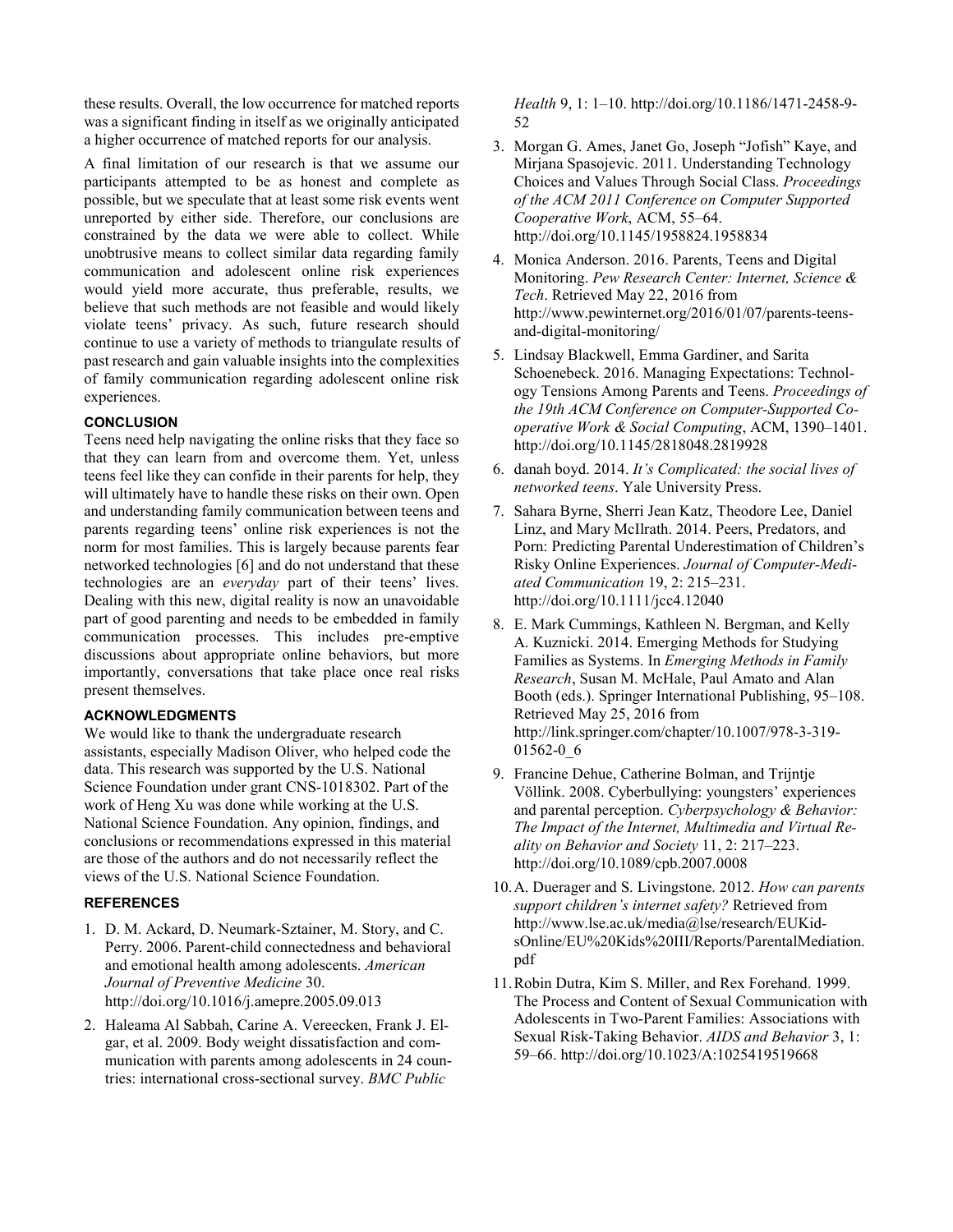- 12.F. Faul, E. Erdfelder, A. Lang, and A. Buchner. 2007. G\* Power 3: A flexible statistical power analysis program for the social, behavioral, and biomedical sciences. *Behavior Research Methods* 39, 2: 175–191.
- 13.FOSI. Good Digital Parenting. Retrieved May 21, 2016 from https://www.fosi.org/good-digital-parenting/
- 14.Marcie C. Goeke-Morey, E. Mark Cummings, and Lauren M. Papp. 2007. Children and Marital Conflict Resolution: Implications for Emotional Security and Adjustment. *Journal of Family Psychology* 21, 4: 744–753.
- 15.Elisheva F. Gross, Jaana Juvonen, and Shelly L. Gable. 2002. Internet Use and Well-Being in Adolescence. *Journal of Social Issues* 58, 1: 75–90. http://doi.org/10.1111/1540-4560.00249
- 16.Kilem L. Gwet. 2010. *Handbook of Inter-Rater Reliability, 4th Edition: The Definitive Guide to Measuring The Extent of Agreement Among Raters*. Advanced Analytics, LLC, Gaithersburg, MD.
- 17.Sameer Hinduja and Justin W. Patchin. 2008. Personal information of adolescents on the Internet: A quantitative content analysis of MySpace. *Journal of Adolescence* 31, 1: 125–146. http://doi.org/10.1016/j.adolescence.2007.05.004
- 18.Alexis Hiniker, Sarita Y. Schoenebeck, and Julie A. Kientz. 2016. Not at the Dinner Table: Parents' and Children's Perspectives on Family Technology Rules. *Proceedings of the 19th ACM Conference on Computer-Supported Cooperative Work & Social Computing*, ACM, 1376–1389. http://doi.org/10.1145/2818048.2819940
- 19.Lauren J. Human, Meanne Chan, Anita DeLongis, Laura Roy, Gregory E. Miller, and Edith Chen. 2014. Parental accuracy regarding adolescent daily experiences: relationships with adolescent psychological adjustment and inflammatory regulation. *Psychosomatic Medicine* 76, 8: 603–610.

http://doi.org/10.1097/PSY.0000000000000105

- 20.Haiyan Jia, Pamela J. Wisniewski, Heng Xu, Mary Beth Rosson, and John M. Carroll. 2015. Risk-taking As a Learning Process for Shaping Teen's Online Information Privacy Behaviors. *Proceedings of the 18th ACM Conference on Computer Supported Cooperative Work & Social Computing*, ACM, 583–599. http://doi.org/10.1145/2675133.2675287
- 21.Lisa M. Jones, Kimberly J. Mitchell, and David Finkelhor. 2012. Trends in Youth Internet Victimization: Findings From Three Youth Internet Safety Surveys 2000– 2010. *Journal of Adolescent Health* 50, 2: 179–186. http://doi.org/10.1016/j.jadohealth.2011.09.015
- 22.Ascan F. Koerner and Mary Anne Fitzpatrick. 2002. Toward a Theory of Family Communication. *Communication Theory* 12, 1: 70–91. http://doi.org/10.1111/j.1468- 2885.2002.tb00260.x
- 23.Jean-Philippe Laurenceau and Niall Bolger. 2005. Using Diary Methods to Study Marital and Family Processes. *Journal of Family Psychology* 19, 1: 86–97.
- 24.Amanda Lenhart. 2015. Teens, Social Media & Technology Overview 2015. *Pew Research Center: Internet, Science & Tech*. Retrieved July 13, 2016 from http://www.pewinternet.org/2015/04/09/teens-socialmedia-technology-2015/
- 25.Amanda Lenhart, Monica Anderson, and Aaron Smith. 2015. Teens, Technology and Romantic Relationships. *Pew Research Center: Internet, Science & Tech*. Retrieved May 14, 2016 from http://www.pewinternet.org/2015/10/01/teens-technology-and-romantic-relationships/
- 26.Albert Kienfie Liau, Angeline Khoo, and Peng Hwa Ang. 2008. Parental Awareness and Monitoring of Adolescent Internet Use. *Current Psychology* 27, 4: 217– 233. http://doi.org/10.1007/s12144-008-9038-6
- 27.Anna Lichtwarck-Aschoff, Saskia Kunnen, and Paul van Geert. 2010. Adolescent Girls' Perceptions of Daily Conflicts With Their Mothers: Within-Conflict Sequences and Their Relationship to Autonomy. *Journal of Adolescent Research* 25, 4: 527–556. http://doi.org/10.1177/0743558410367953
- 28.Heather Richter Lipford and Mary Ellen Zurko. 2012. Someone to Watch over Me. *Proceedings of the 2012 Workshop on New Security Paradigms*, ACM, 67–76. http://doi.org/10.1145/2413296.2413303
- 29.Sonia Livingstone, Leslie Haddon, Anke Görzig, and Kjartan Ólafsson. 2011. *Risks and safety on the internet: The perspective of European children*. EU Kids Online. Retrieved from http://eprints.lse.ac.uk/33731/
- 30.Sonia Livingstone and Ellen Helsper. 2010. Balancing opportunities and risks in teenagers' use of the internet: the role of online skills and internet self-efficacy. *New Media & Society* 12, 2: 309–329. http://doi.org/10.1177/1461444809342697
- 31.Joseph McGrath. 1981. Dilemmatics: The study of research choices and dilemmas. *American Behavioral Scientist* 25, 2.
- 32.Jessica A. Pater, Andrew D. Miller, and Elizabeth D. Mynatt. 2015. This Digital Life: A Neighborhood-Based Study of Adolescents' Lives Online. *Proceedings of the 33rd Annual ACM Conference on Human Factors in Computing Systems*, ACM, 2305–2314. http://doi.org/10.1145/2702123.2702534
- 33.Emma Sorbring and Linda Lundin. 2012. Mothers' and fathers' insights into teenagers' use of the internet. *New Media & Society* 14, 7: 1181–1197. http://doi.org/10.1177/1461444812440160
- 34.A.L. Strauss and J.M. Corbin. 1998. *Basics of qualitative research: techniques and procedures for developing*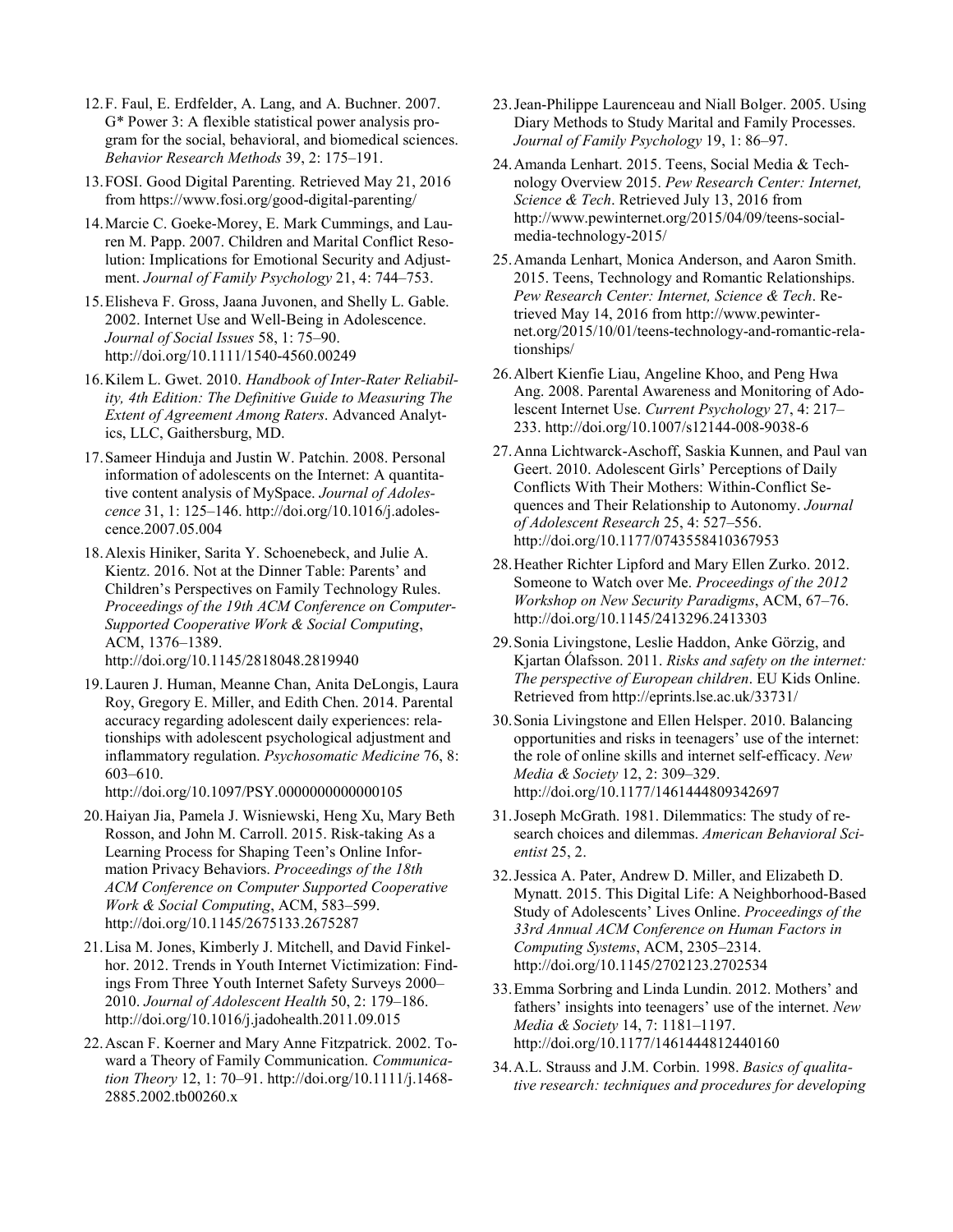*grounded theory*. Sage Publications. Retrieved from http://books.google.com/books?id=wTwYUnHYsmMC

- 35.Richard H Thaler and Cass Sunstein. 2008. *Nudge : improving decisions about health, wealth, and happiness*. Yale University Press, New Haven, NJ & London, U.K.
- 36.Patti M. Valkenburg, Marina Krcmar, Allerd L. Peeters, and Nies M. Marseille. 1999. Developing A Scale to Assess Three Styles of Television Mediation: "Instructive Mediation," "Restrictive Mediation," and "Social Coviewing." *Journal of Broadcasting & Electronic Media* 43, 1: 52–66.
- 37.Marjut Wallenius and Raija-Leena Punamäki. 2008. Digital game violence and direct aggression in adolescence: A longitudinal study of the roles of sex, age, and parent–child communication. *Special Issue Honoring Irving E. Siegel's contributions to the field* 29, 4: 286– 294. http://doi.org/10.1016/j.appdev.2008.04.010
- 38.Pamela J. Wisniewski, Heng Xu, Mary Beth Rosson, and John M. Carroll. 2014. Adolescent Online Safety: The "Moral" of the Story. *Proceedings of the 17th ACM Conference on Computer Supported Cooperative Work & Social Computing*, ACM, 1258–1271. http://doi.org/10.1145/2531602.2531696
- 39.Pamela Wisniewski, Haiyan Jia, Na Wang, et al. 2015. Resilience Mitigates the Negative Effects of Adolescent Internet Addiction and Online Risk Exposure. *Proceedings of the 33rd Annual ACM Conference on Human Factors in Computing Systems*, ACM, 4029–4038. http://doi.org/10.1145/2702123.2702240
- 40.Pamela Wisniewski, Haiyan Jia, Heng Xu, Mary Beth Rosson, and John M. Carroll. 2015. "Preventative" vs. "Reactive": How Parental Mediation Influences Teens' Social Media Privacy Behaviors. *Proceedings of the 18th ACM Conference on Computer Supported Cooperative Work & Social Computing*, ACM, 302–316. http://doi.org/10.1145/2675133.2675293
- 41.Pamela Wisniewski, Heng Xu, Jack Carroll, and Mary Beth Rosson. 2013. Grand Challenges of Researching Adolescent Online Safety: A Family Systems Approach. Retrieved May 25, 2016 from

http://aisel.aisnet.org/amcis2013/SocialTechnicalIssues/GeneralPresentations/10

- 42.Pamela Wisniewski, Heng Xu, Mary Beth Rosson, Daniel F. Perkins, and John M. Carroll. 2016. Dear Diary: Teens Reflect on Their Weekly Online Risk Experiences. *Proceedings of the 2016 CHI Conference on Human Factors in Computing Systems*, ACM, 3919–3930. http://doi.org/10.1145/2858036.2858317
- 43.Heng Xu and Tamara Dinev. 2012. The security-liberty balance: individuals' attitudes towards internet government surveillance. *Electronic Government, An International Journal* 9, 1: 46–63.
- 44.Sarita Yardi and Amy Bruckman. 2012. Income, Race, and Class: Exploring Socioeconomic Differences in Family Technology Use. *Proceedings of the SIGCHI Conference on Human Factors in Computing Systems*, ACM, 3041–3050. http://doi.org/10.1145/2207676.2208716
- 45.Michele L. Ybarra, Dorothy L. Espelage, and Kimberly J. Mitchell. 2007. The Co-occurrence of Internet Harassment and Unwanted Sexual Solicitation Victimization and Perpetration: Associations with Psychosocial Indicators. *Journal of Adolescent Health* 41, 6, Supplement: S31–S41.

http://doi.org/10.1016/j.jadohealth.2007.09.010

- 46.2014. *The 17th ACM Conference on Computer-Supported Cooperative Work & Social Computing Conference Program*. Retrieved from http://cscw.acm.org/2014/cscw2014\_program.pdf
- 47.What statistical analysis should I use? Statistical analyses using Stata. Retrieved May 20, 2016 from http://www.ats.ucla.edu/stat/stata/whatstat/whatstat.htm
- 48.Comprehensive Sex Education: Research and Results. Retrieved August 4, 2016 from http://www.advocatesforyouth.org/publications/1487
- 49.Common Sense Media. Retrieved May 21, 2016 from https://www.commonsensemedia.org/
- 50.*Covenant Eyes*. Retrieved May 21, 2016 from http://www.covenanteyes.com/

## **APPENDIX A**

| Construct          | Items Measured*                                                          | Cronbach's $\alpha$ | Cronbach's $\alpha$ |
|--------------------|--------------------------------------------------------------------------|---------------------|---------------------|
|                    |                                                                          | (Teens)             | (Parents)           |
| Information        | Someone else shared my personal information or a photo of me that I      | 0.72                | 0.77                |
| Breaches (INFO) ** | didn't want him/her to post.                                             |                     |                     |
|                    | I shared my personal information or a photo of myself that I later<br>2. |                     |                     |
|                    | regretted sharing.                                                       |                     |                     |
|                    | I have been the victim of what I felt was an improper invasion of<br>3.  |                     |                     |
|                    | privacy or misuse of my information in some other way.                   |                     |                     |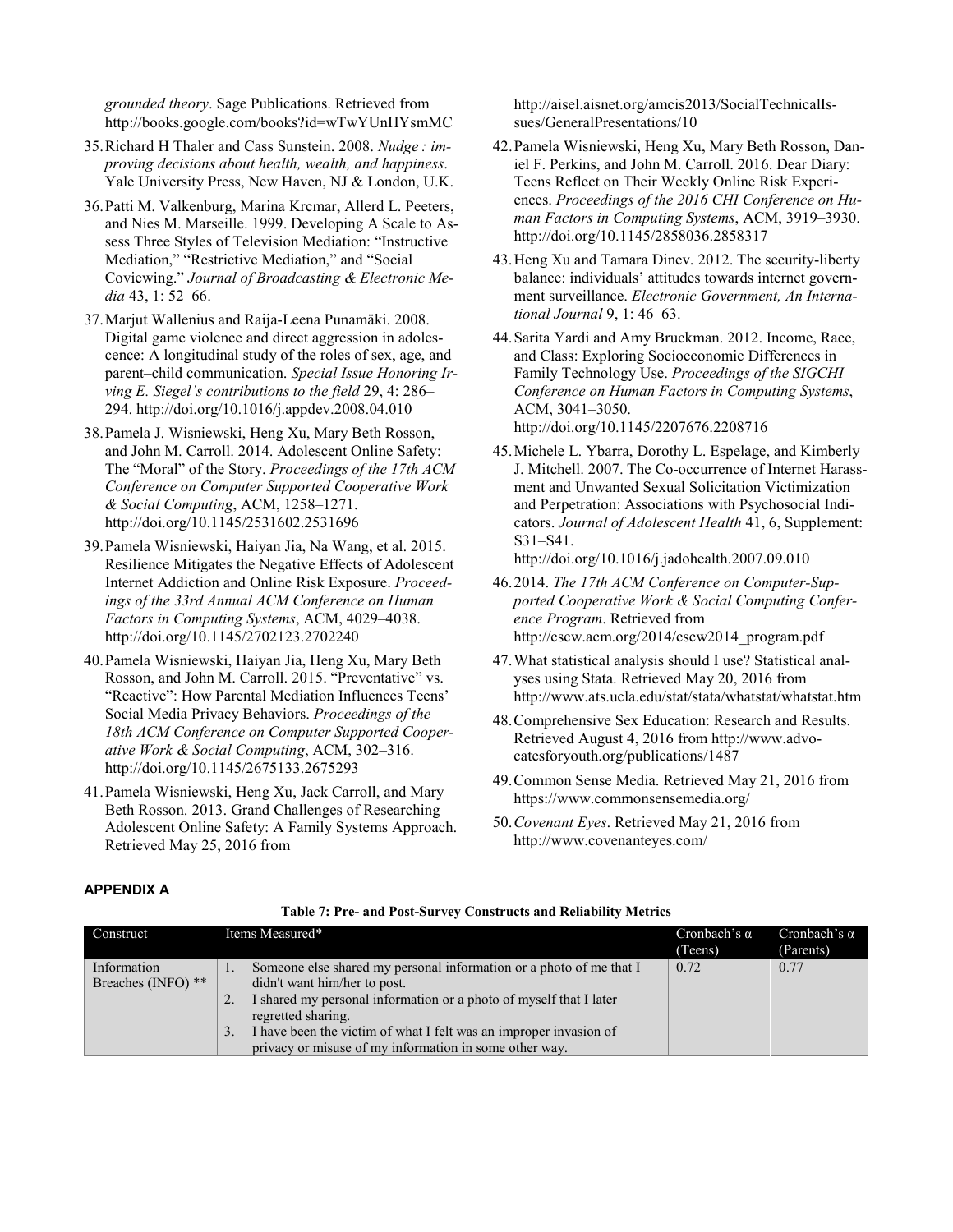| Construct                                 | Items Measured*                                                                                                                                                                                                                                                                                                                                                                                                                                                                                                                                                | Cronbach's $\alpha$<br>(Teens) | Cronbach's $\alpha$<br>(Parents) |
|-------------------------------------------|----------------------------------------------------------------------------------------------------------------------------------------------------------------------------------------------------------------------------------------------------------------------------------------------------------------------------------------------------------------------------------------------------------------------------------------------------------------------------------------------------------------------------------------------------------------|--------------------------------|----------------------------------|
| Online Harassment<br>$(CYBY)$ **          | I was treated in a hurtful or nasty way online (cyberbullied).<br>1.<br>2.<br>Someone made rude or mean comments about me or threatened me in<br>some way online.<br>3.<br>Someone tried to spread a mean rumor about me online.<br>4.<br>There are other types of negative and unwanted interaction that hurt my<br>feelings, and made me feel embarrassed, or unsafe.                                                                                                                                                                                        | 0.85                           | 0.93                             |
| <b>Sexual Solicitations</b><br>$(SEX)$ ** | 1.<br>Someone I know sent me a sexual message ("Sexting").<br>2.<br>Someone I know asked me to send them a sexual message, revealing, or<br>naked photo of myself.<br>3.<br>A stranger asked me to meet them offline.<br>There are other types of sexually suggestive interactions that made me<br>4.<br>feel even a little uncomfortable.                                                                                                                                                                                                                     | 0.71                           | 0.93                             |
| <b>Explicit Content</b><br>$(EXPL)$ **    | I saw online stories, images or videos that were pornographic (naked or<br>1.<br>sexual in nature).<br>2.<br>I saw online stories, images or videos that contained excessive violence.<br>3.<br>I saw online stories, images or videos of illegal or deviant (morally<br>questionable) behavior.<br>I saw online content that promoted self-harm (such as eating disorders,<br>4.<br>cutting, suicide, etc.).<br>5.<br>I saw other online content that made me feel uncomfortable some way.                                                                    | 0.82                           | 0.91                             |
| Family<br>Communication                   | 1.<br>My parents create a safe environment for me to approach them about<br>my concerns.<br>2.<br>My parents initiate family meetings to discuss problems or issues I<br>might be dealing with online.<br>My parents talk to me about family rules about what I do online.<br>3.<br>My parents talk to me about how to resist peer pressure to do<br>4.<br>inappropriate things online.<br>My parents talk to me about how to engage safely with others while<br>5.<br>online.                                                                                 | 0.87                           | 0.81                             |
| <b>Active Mediation</b>                   | Have either of your parents ever done the following things with you?<br>Talk to you about what you do on the Internet.<br>1.<br>2.<br>Sit with you while you use the Internet.<br>3.<br>Explained why some websites are good or bad.<br>Suggested ways to use the Internet safely.<br>4.<br>Suggested ways to behave towards other people online.<br>5.<br>Helped you in the past when something has bothered you on the<br>6.<br>Internet.                                                                                                                    | 0.85                           | 0.87                             |
| Monitoring                                | Does either of your parents sometimes check any of the following things?<br>Which websites you visited.<br>1.<br>2.<br>Your profile on a social network or online community.<br>3.<br>Which friends or contacts you add to your social networking profile(s).<br>4.<br>The messages in your email or instant messaging account.<br>5.<br>The text messages you send/receive on your cell phone.                                                                                                                                                                | 0.91                           | 0.88                             |
| Restriction                               | For each of these situations, please specify how restrictive your parents<br>usually are:<br>Give out personal information to others on the Internet.<br>1.<br>2.<br>Upload photos, videos or music to share with others.<br>3.<br>Download music or films on the Internet.<br>4.<br>Have your own social networking profile.<br>5.<br>Watch video clips on the Internet.<br>6.<br>Use instant messaging.                                                                                                                                                      | 0.81                           | 0.84                             |
| Online Safety Skills                      | How well do you know how to do each of the following activities online?<br>Block someone online that you don't want to hear from.<br>1.<br>2.<br>Change privacy settings on a social networking profile.<br>3.<br>Identify whether or not a website is safe to use.<br>4.<br>Delete the record of which sites you have visited.<br>5.<br>Filter out unwanted email messages.<br>Manage virus attacks by installing antivirus software.<br>6.<br>7.<br>Manage browser's privacy and security options.<br>8.<br>Uninstall spyware and adware from your computer. | 0.88                           | 0.94                             |